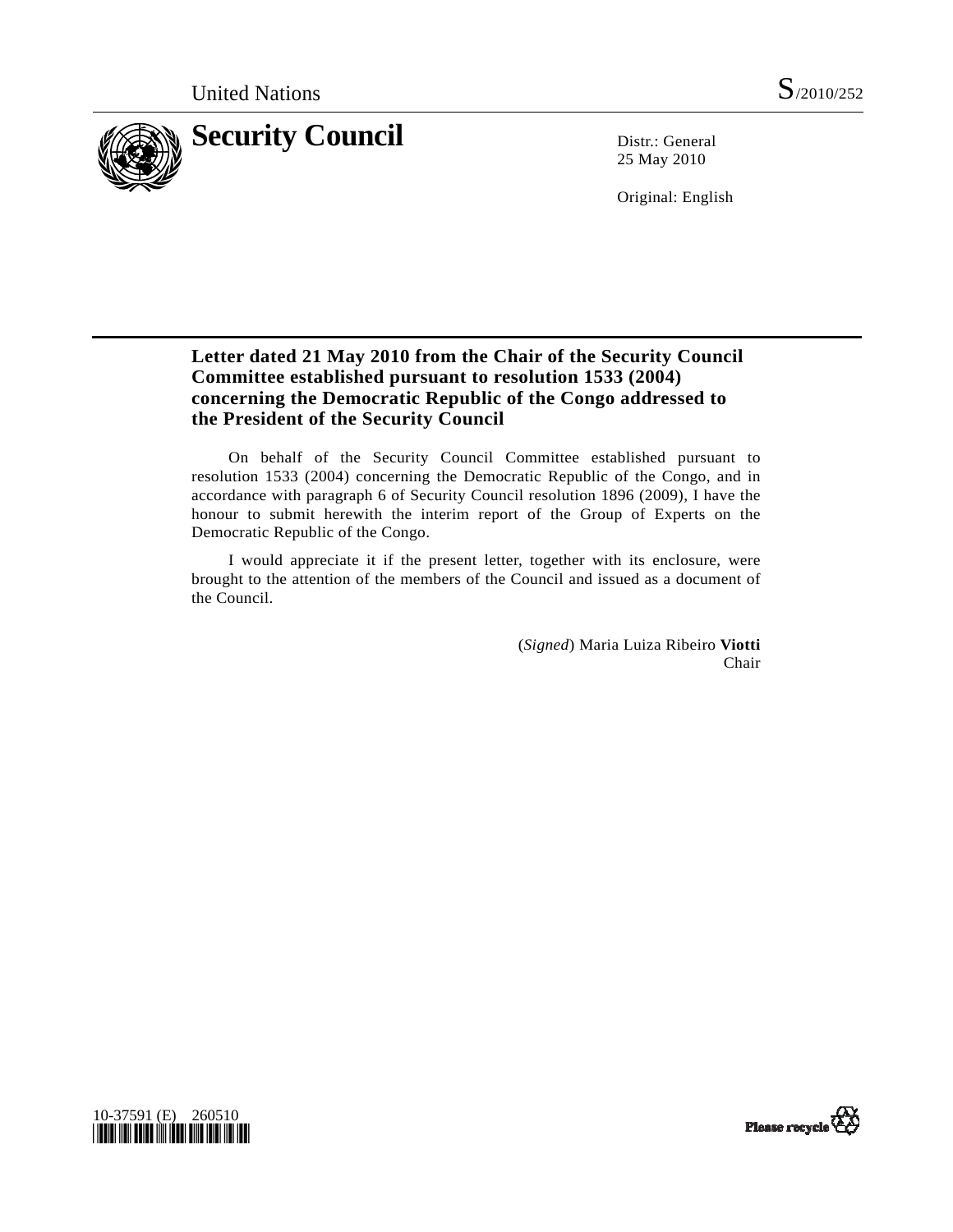## **Letter dated 29 April 2010 from the Group of Experts on the Democratic Republic of the Congo addressed to the Chair of the Security Council Committee established pursuant to resolution 1533 (2004)**

 The members of the Group of Experts on the Democratic Republic of the Congo have the honour to transmit herewith the interim report of the Group prepared pursuant to paragraph 6 of Security Council resolution 1896 (2009).

> (*Signed*) Philip **Lancaster** (*Signed*) Raymond **Debelle** (*Signed*) Mouctar Kokouma **Diallo**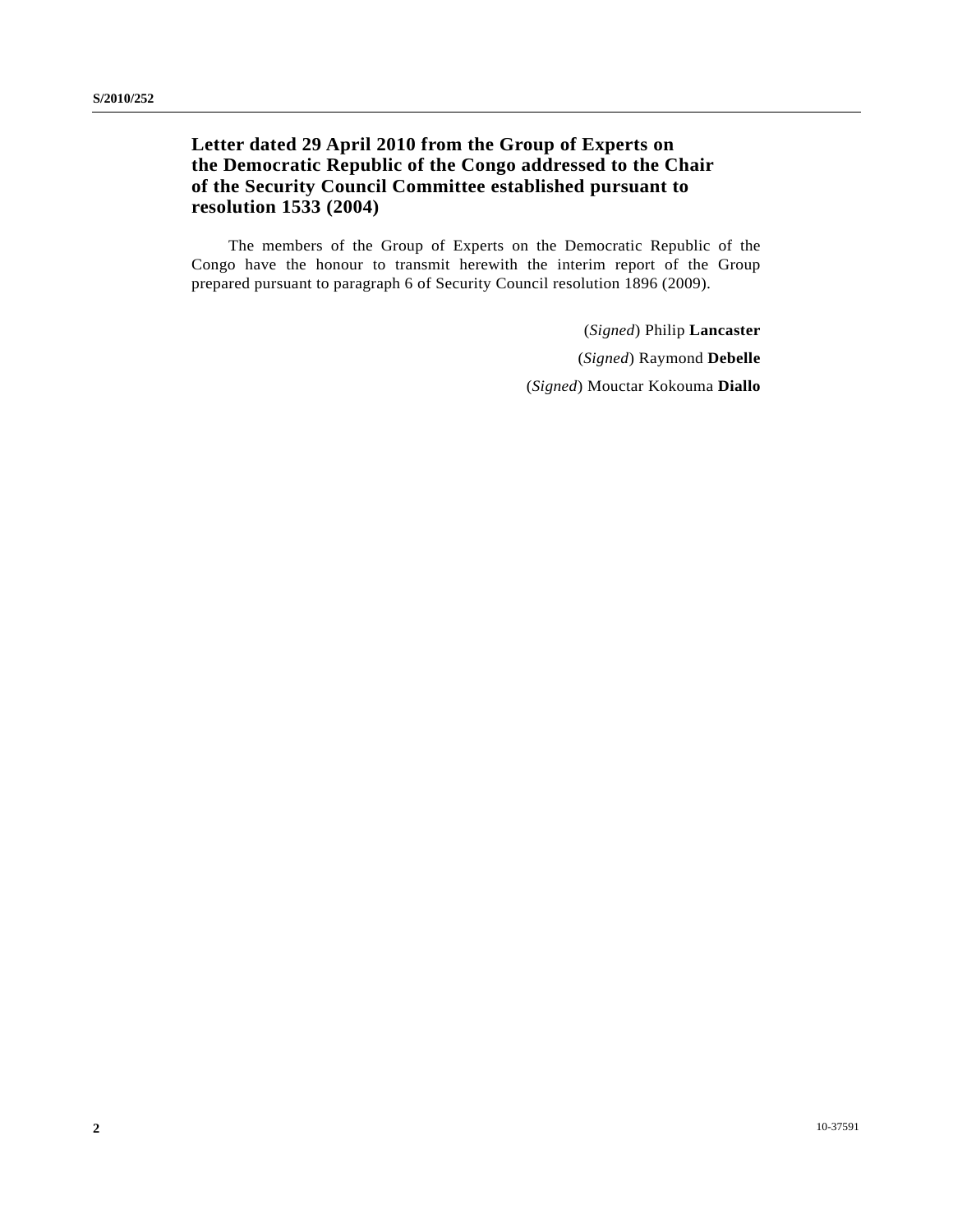# **Interim report of the Group of Experts on the Democratic Republic of the Congo**

### **I. Introduction**

1. By its resolution 1493 (2003), the Security Council imposed an arms embargo on all foreign and Congolese armed groups and militias operating in the territory of North and South Kivu and Ituri, and on groups not parties to the Global and All-Inclusive Agreement on the Transition in the Democratic Republic of the Congo. By its resolution 1533 (2004), the Council established a sanctions Committee and a Group of Experts to monitor the implementation of the arms embargo. The Council further extended the embargo to any recipient on the territory of the Democratic Republic of the Congo, with exemptions including the Congolese army and police, by resolution 1596 (2005).

2. By resolution 1596 (2005), the Security Council also established travel restrictions and imposed a freeze on the assets of individuals and entities violating the arms embargo, as designated by the Committee, and re-established the Group of Experts, with the addition of an expert for financial issues. Following the establishment of the consolidated assets freeze and travel ban list by the Committee on 1 November 2005, the Council, by its resolution 1649 (2005), extended the applicability of the travel and financial restrictions to political and military leaders of foreign armed groups operating in the Democratic Republic of the Congo and to Congolese militias receiving support from abroad who impede the participation of their combatants in disarmament, demobilization and reintegration processes.

3. In July 2006, by its resolution 1698 (2006), the Security Council renewed the arms embargo and the travel and financial measures until 31 July 2007, further broadening their applicability to political and military leaders recruiting or using children in armed conflict and to individuals committing serious violations of international law involving the targeting of children in situations of armed conflict. The arms embargo and targeted sanctions were further renewed until 31 March 2008 by Council resolutions 1771 (2007) and 1799 (2008).

4. By its resolution 1807 (2008), the Security Council renewed the arms embargo and the travel and financial measures until 31 December 2008 and limited the applicability of the embargo to all non-governmental entities and individuals operating in the territory of the Democratic Republic of the Congo. The Council also clarified that the measures on arms and technical training no longer applied to the Government of the Democratic Republic of the Congo. The Council terminated the requirement, originally established by resolution 1596 (2005), that authorized shipments of arms and related materiel should be made only to sites designated by the Government in consultation with the United Nations Organization Mission in the Democratic Republic of the Congo (MONUC). At the same time, by paragraph 5 of that resolution, the Council reiterated the obligation of supplier States to notify the Committee of all shipments of arms and related materiel to the Democratic Republic of the Congo and of any provision of assistance, advice or training related to military activities in that country.

5. By subparagraph 13 (e) of resolution 1807 (2008), the Security Council decided that the assets freeze and travel ban would also apply to individuals, as designated by the Committee, operating in the Democratic Republic of the Congo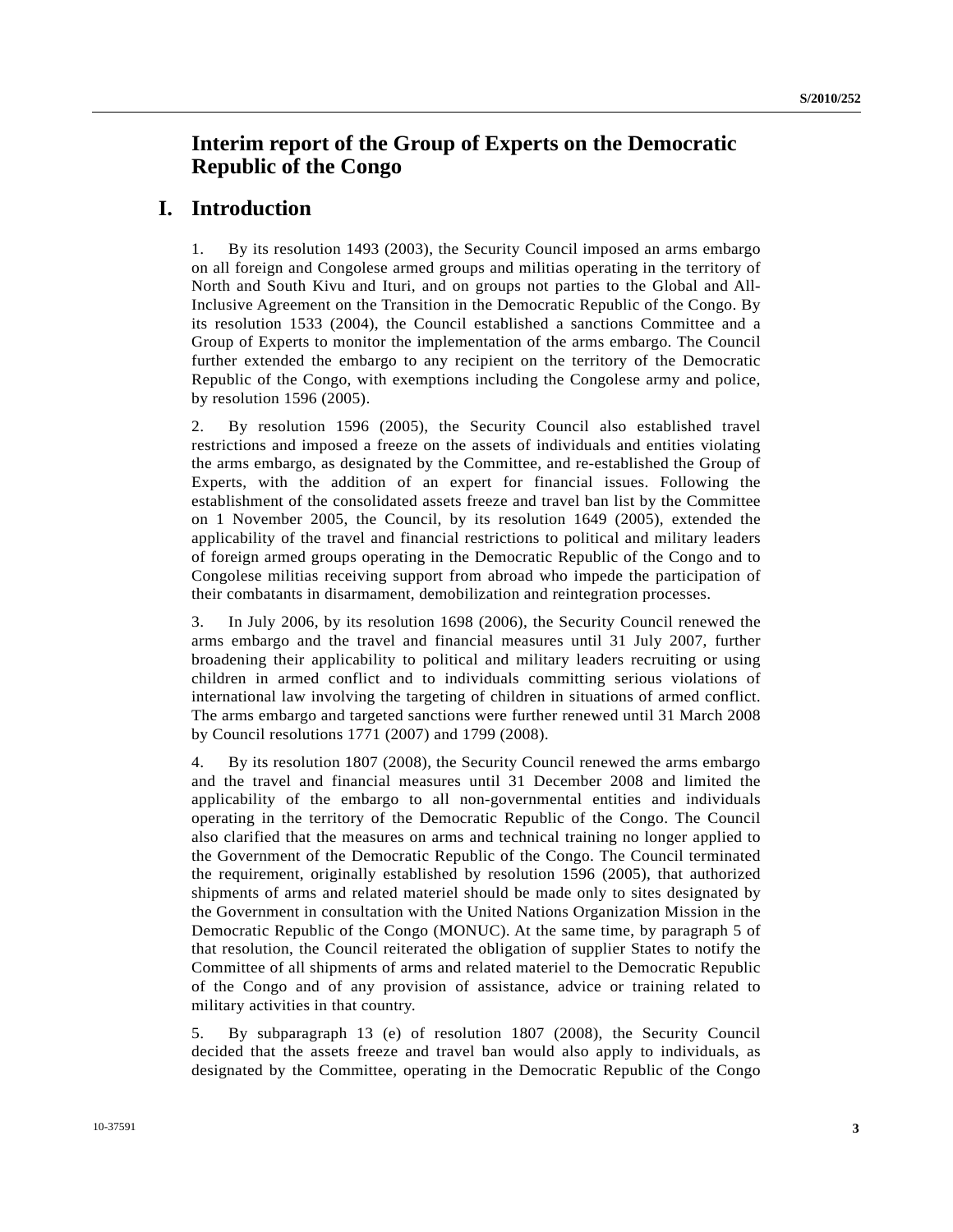and committing serious violations of international law involving the targeting of women in situations of armed conflict, including killing and maiming, sexual violence, abduction and forced displacement. By subparagraph 4 (f) of resolution 1857 (2008), the Council decided that the assets freeze and travel ban would also apply to individuals obstructing the access to or the distribution of humanitarian assistance in the eastern Democratic Republic of the Congo, as well as individuals or entities supporting the illegal armed groups in the eastern Democratic Republic of the Congo through the illicit trade of natural resources.

6. By resolution 1896 (2009), the Security Council decided to extend the sanctions regime and the mandate of the Group of Experts as set out in resolution 1857 (2008) for a further period expiring on 30 November 2010, and requested the Group of Experts to report to the Council in writing, through the Committee, by 21 May 2010 and again before 20 October 2010. In paragraph 7 of resolution 1896 (2009), it was decided that the mandate of the Group of Experts should include recommendations to the Committee for guidelines for the exercise of due diligence by importers, processing industries and consumers of mineral products from the Democratic Republic of the Congo.

7. The Security Council, by paragraph 8 of resolution 1896 (2009), requested the Group of Experts to focus its activities in North and South Kivu, Ituri and the Orientale Province as well as on regional and international networks providing support to armed groups operating in the eastern Democratic Republic of the Congo.

8. By paragraph 8 of resolution 1857 (2008), the Security Council had requested the Group of Experts to continue fulfilling its mandate as set out in paragraph 18 of resolution 1807 (2008), as follows:

 (a) To examine and analyse information gathered by MONUC in the context of its monitoring mandate and share with MONUC, as appropriate, information that might be of use in the fulfilment of the Mission's monitoring mandate;

 (b) To gather and analyse all relevant information in the Democratic Republic of the Congo, countries of the region and, as necessary, in other countries, in cooperation with the Governments of those countries, on flows of arms and related materiel, as well as networks operating in violation of the measures imposed by paragraph 1 of resolution 1807 (2008) (the arms embargo);

 (c) To consider and recommend, where appropriate, ways of improving the capabilities of interested States, in particular those of the region, to ensure that the measures imposed by paragraph 1 of resolution 1807 (2008) are effectively implemented;

(d) To keep the Committee frequently updated on its activities;

 (e) To provide the Committee, in its reports, with a list, with supporting evidence, of those found to have violated the measures imposed under paragraph 1 of resolution 1807 (2008) and those found to have supported them in such activities, for possible future measures by the Council.

9. In a letter dated 25 February 2010 addressed to the President of the Security Council (S/2010/99), the Secretary-General informed the Council that he had appointed three members of the Group of Experts, as follows: Raymond Debelle (Belgium, arms), Kokouma Diallo (Guinea, customs and finance), and Philip Lancaster (Canada, armed groups and Coordinator). In a letter dated 22 April 2010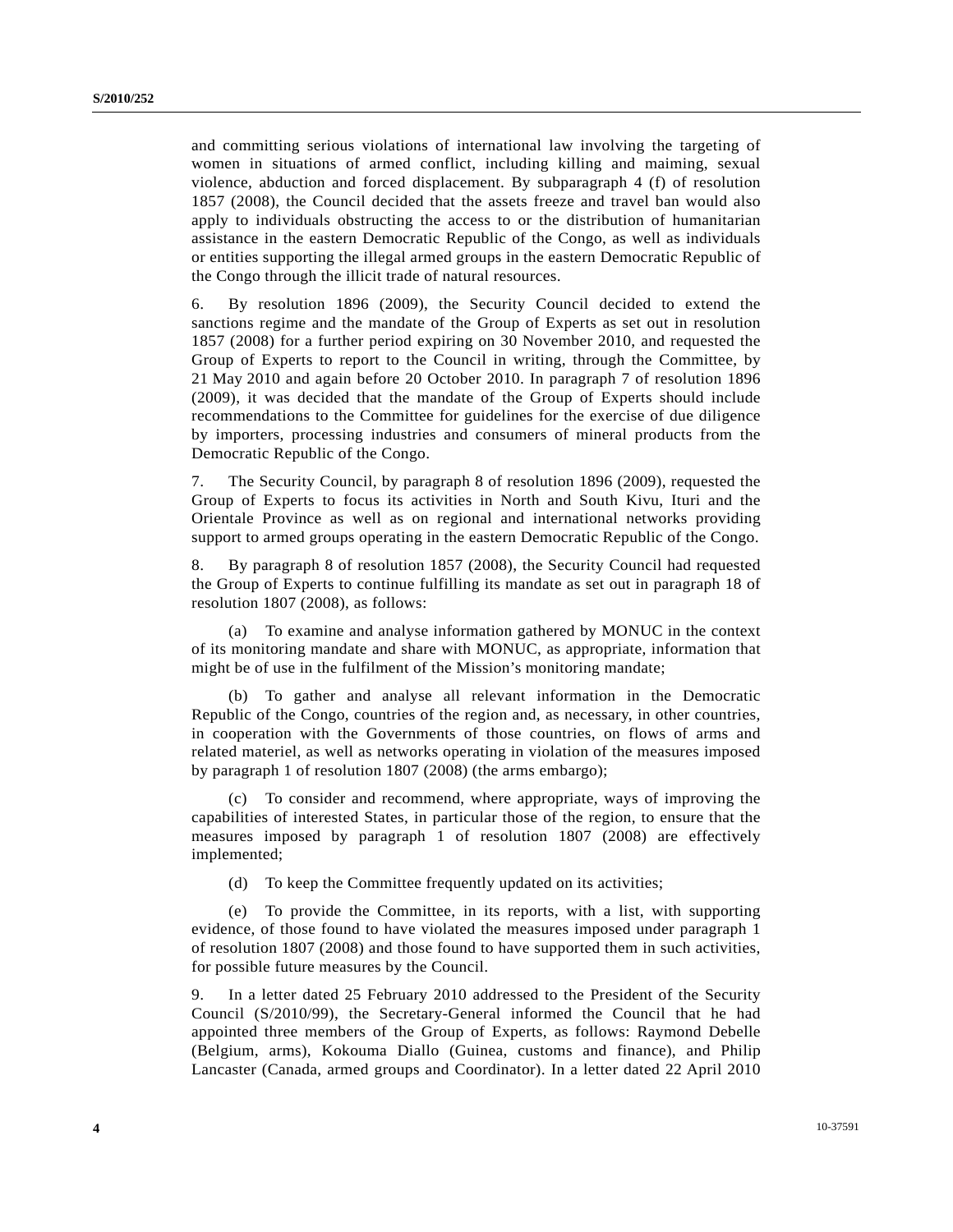addressed to the President of the Council (S/2010/207), the Secretary-General informed the Council that he had appointed a further two members, as follows: Fred Robarts (United Kingdom, regional issues) and Pawel Tarnawski (Poland, logistics). The Group was assisted by a consultant, Gregory Mthembu-Salter (United Kingdom), to undertake the tasks described in paragraph 7 of resolution 1896 (2009) including the drafting of due diligence guidelines. Claudio Gramizzi (Italy) also served as a consultant during the initial part of the mandate. The Group was assisted in its mandate by Francesca Jannotti Pecci, Political Affairs Officer in the Department of Political Affairs of the United Nations Secretariat.

10. The Group notes that delays in the establishment of its full complement of experts weakened its ability to conduct its mandate.

11. The Group wishes to express its thanks, in particular, to the Special Representative of the Secretary-General and the staff of MONUC for their support and continued collaboration. The Group also wishes to acknowledge, with appreciation, the cooperation of the national authorities of the Democratic Republic of the Congo.

## **II. Methodology**

12. The Group commenced work on 26 February 2010, holding consultations with, inter alia, government officials, diplomatic missions, non-governmental organizations, mining industry representatives, ex-combatants and United Nations officials in Kinshasa, Goma, Kigali, London, Brussels, Paris and New York.

13. During the course of its mandate to date, the Group has continued investigations into possible sanctions violations by armed groups in the eastern Democratic Republic of the Congo. Pursuant to paragraph 8 of resolution 1896 (2009), the Group continues to adopt a case-study approach. The Group continued to research the activities of the Forces démocratiques de libération du Rwanda-Forces combattantes Abacunguzi (FDLR-FOCA), as well as the activities of the movement's political leadership and members of the diaspora. The Group has also continued to research the process of integration of the Congrès national pour la défense du peuple (CNDP) and other Congolese armed groups into the Congolese armed forces (Forces armées de la République démocratique du Congo, FARDC).

14. The Group also began to monitor arms shipments to the Democratic Republic of the Congo and the implementation by Member States of the targeted travel and financial measures imposed against individuals and entities on the Committee's  $list.1$  $list.1$ 

15. Pursuant to paragraph 7 of resolution 1896 (2009), the Group conducted consultations with officials from Member States and commercial entities involved in the extraction, processing and shipping and purchasing of mineral resources from the Democratic Republic of the Congo. The Group also consulted with concerned non-governmental organizations.

16. In addition, the Group continued its investigations into the linkage between the exploitation of natural resources and the financing of illegal armed groups.

<span id="page-4-0"></span>**\_\_\_\_\_\_\_\_\_\_\_\_\_\_\_\_\_\_** 

<sup>1</sup> www.un.org/sc/committees/1533/pdf/1533\_list.pdf.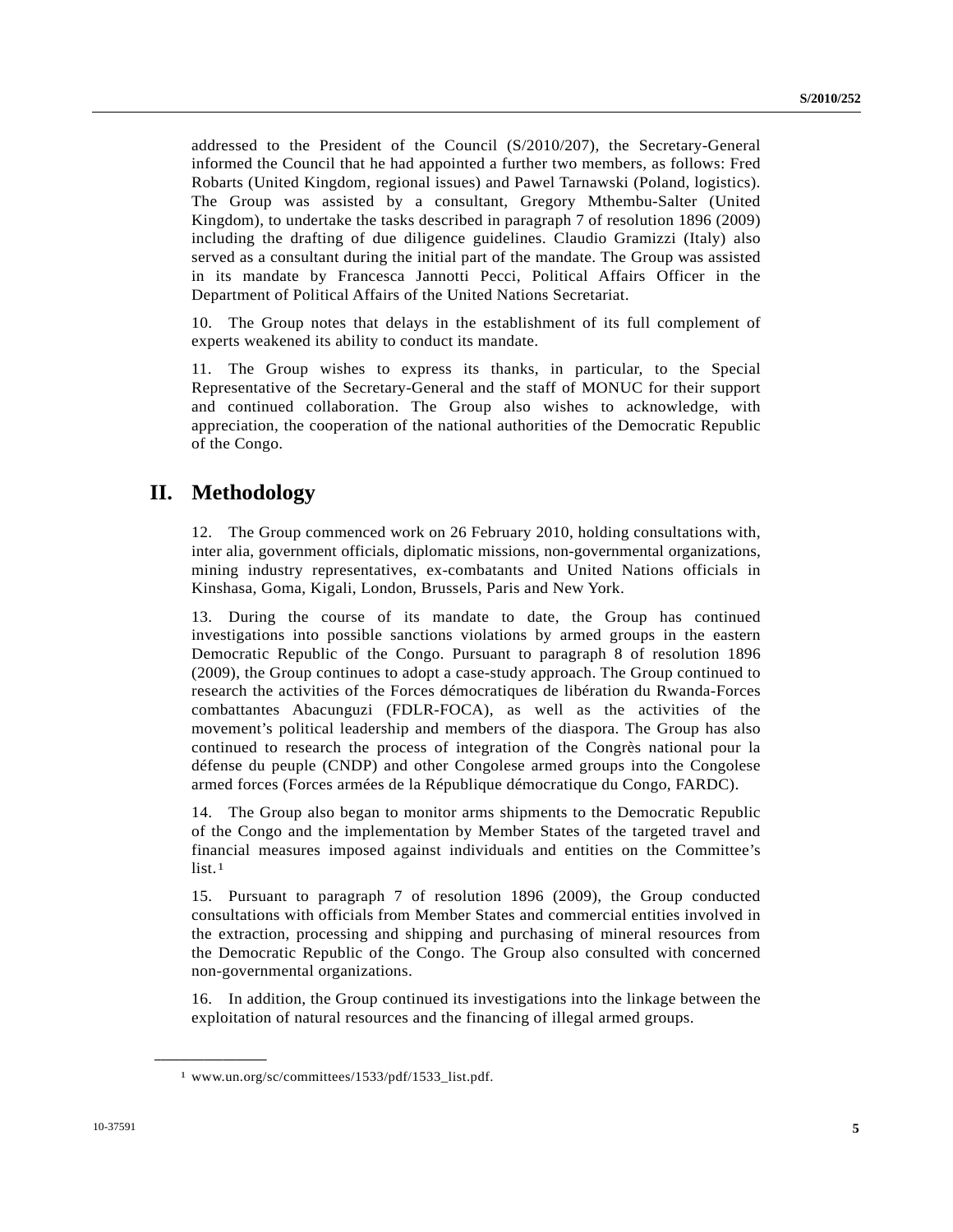17. The Group acknowledges an obligation to reply to a number of queries, rebuttals and objections from some Member States and individuals arising from information conveyed in previous reports. The Group intends to review and respond, as appropriate, and will append an annex summarizing its actions in this regard in the final report.

18. With respect to its investigation of political and military leaders recruiting or using children in violation of international law, as well as targeting women and children in situations of armed conflict, the Group maintained the same methodological standards as those used during previous mandates, namely, the collection of data on demobilization of children from local transitory care centres; the review and analysis of reports of human rights and child protection organizations; and interviews.

19. The Group used evidentiary standards recommended by the Informal Working Group of the Security Council on General Issues of Sanctions in its 2006 report (S/2006/997), relying on authentic documents and, wherever possible, first-hand, on-site observations by the experts themselves. When this was not possible, the Group corroborated information using at least three independent and reliable sources.

# **III. Political and military context**

20. Political initiatives involving the Democratic Republic of the Congo and regional States are continuing through regional forums, including the International Conference on the Great Lakes Region, the Communauté economique des pays des Grands Lacs (CEPGL) and the Tripartite Plus mechanism.

21. National elections are due in 2011, though preparations for these are running behind schedule, prompting widespread concern that they will be delayed. Under the Constitution, local elections were to be held during the current presidential term. However, the Government's latest proposal is that the elections will be held in 2012. Moreover, several other issues associated with constitutionally mandated powersharing arrangements with provinces remain unresolved. Amendments proposed by members of the President's parliamentary coalition to certain key provisions of the Constitution have contributed to a climate of political uncertainty. On 19 February 2010 President Kabila reshuffled the Government, reducing the number of Cabinet posts and changing the country's finance, budget and economy ministers. The reshuffle did not result in Cabinet posts for CNDP or other signatories of the Agreements of 23 March 2009, resulting in some protests from these groups.

22. In mid-2009, the President requested that the United Nations submit a plan for the progressive drawdown of MONUC troops by June 2010. Since then, concerns have been expressed regarding the potential impact of a reduction in MONUC troop levels and the Mission's logistical capacity to carry out its mandate to protect civilians and ensure access of humanitarian organizations to affected populations, as well as to protect its own civilian staff and assets. A technical assistance mission was conducted by the United Nations in the Democratic Republic of the Congo in March 2010 to examine the modalities of withdrawal, but no decisions by the Security Council have yet been announced.

23. There has been increased political turbulence in several provinces, including Katanga and Equateur, over internal struggles and allegations of corruption in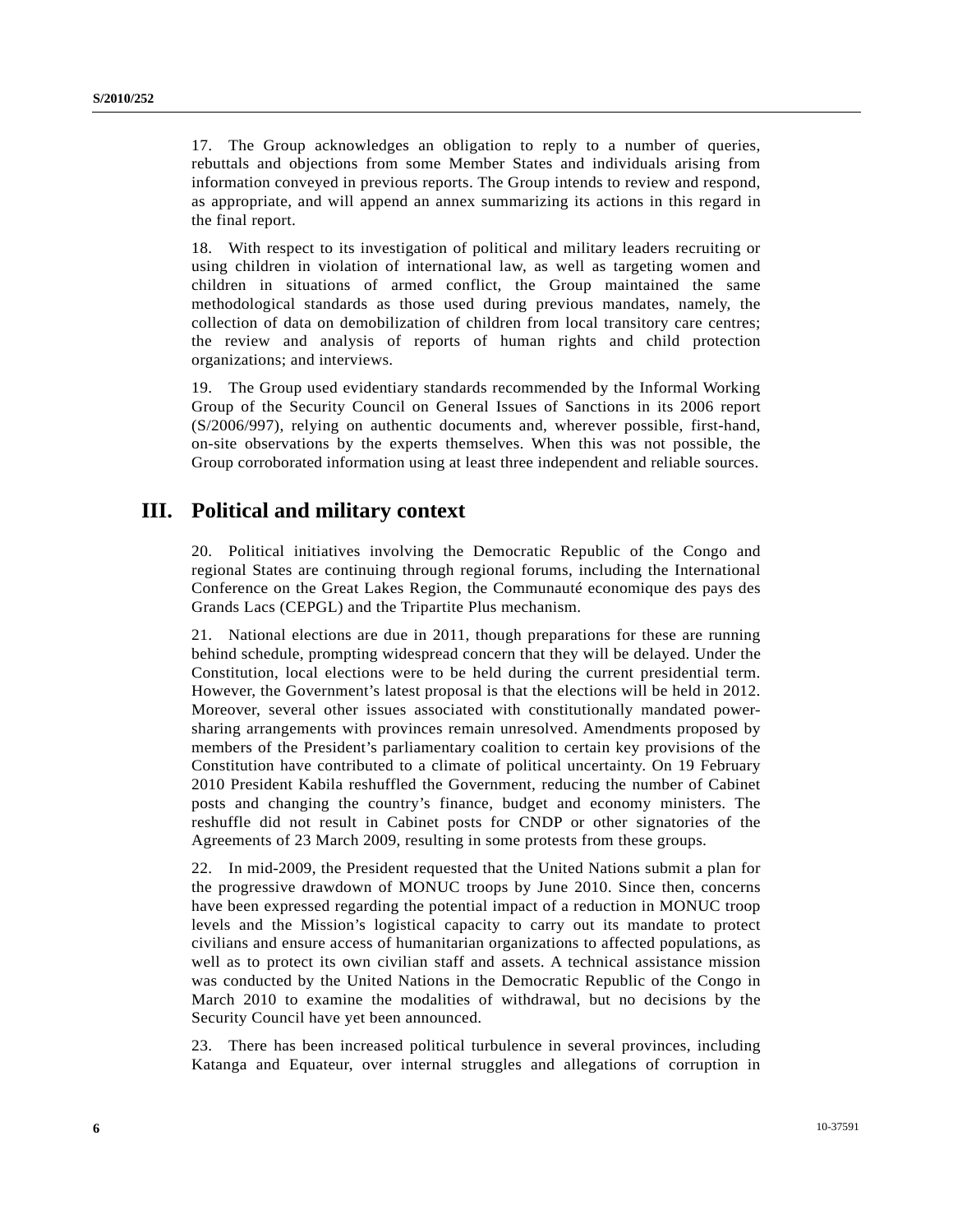provincial assemblies. In North Kivu, the Governor faced a motion of no confidence over allegations of embezzlement in the provincial assembly, resulting in the loss of his majority there. The assembly itself was then suspended on 15 January 2010. The Governor of South Kivu resigned in mid-April 2010 following a vote of no confidence in the provincial assembly, while the position of the Governor of Orientale is also under threat.

24. On 4 April 2010, a raid on Mbandaka, the capital of Equateur Province, by an armed group, prima facie linked to the Enyele ethnic group, resulted in the temporary capture of the airport and the deaths of one Ghanaian peacekeeper, two MONUC contractors and, according to the Government spokesperson, seven FARDC and three personnel of the Police nationale congolaise. The Group also received several reports of civilian deaths ranging from 11 to 42 individuals. Government forces subsequently regained control, with the support of MONUC. The Government later accused MONUC of having failed to protect civilians in imminent danger, a charge that MONUC has said it will investigate. The Provincial Minister for Public Information subsequently declared that early warning of a possible attack had reached FARDC in Mbandaka several days before the captured river boat carrying the combatants arrived, but that no preparations to deal with it were made. The Group has received credible reports that FARDC officers looted a number of institutions during the attack in Mbandaka, including MONUC facilities. Several FARDC officials have since been summarily convicted of looting by military courts.

25. Foreign armed groups, notably the Forces démocratiques de libération du Rwanda (FDLR), the Ralliement pour l'unité et la démocratie (RUD), the Lord's Resistance Army (LRA) as well as Congolese armed groups, continue to pose serious threats to the security of the populations of the Kivus, Maniema and Orientale Province. Following the end of joint operations with MONUC, known as Kimia II, in December 2009, FARDC continued to conduct unilateral operations against FDLR and some Congolese armed groups in those provinces. Since January 2010, FARDC and MONUC have conducted joint planned operations, known as Amani Leo, targeting FDLR strongholds. Many of these operations are still being conducted in South Kivu, where FARDC has also faced resistance by ethnically based armed groups such as the Forces républicaines fédéralistes (FRF) and Mai-Mai Yakutumba. In April 2010, MONUC assessed the strength of FDLR to be reduced to roughly half of what it was before Kimia II.

26. During Kimia II in 2009, a total of 1,564 FDLR combatants, including 42 children, and 2,187 dependants joined the disarmament, demobilization, reintegration and resettlement or repatriation programme. From 1 January to 9 April 2010, another 345 FDLR combatants (344 Rwandans and one Burundian), including some children, were demobilized, while 814 repatriated persons (404 combatants and 410 dependants) were demobilized with MONUC support. According to MONUC demobilization statistics, among the FDLR ex-combatants were 433 Congolese citizens demobilized in 2009 and 156 additional cases from 1 January to 9 April 2010. These figures may demonstrate that FDLR has a capacity to recruit among the Congolese population, and it is the Group's understanding, drawn from a variety of sources, that the recruitment is not coerced. The relatively high rate of repatriation, as well as testimonies gathered from many of the returnees, suggest that some among the rank-and-file FDLR elements have taken advantage of the confusion created by military operations to flee.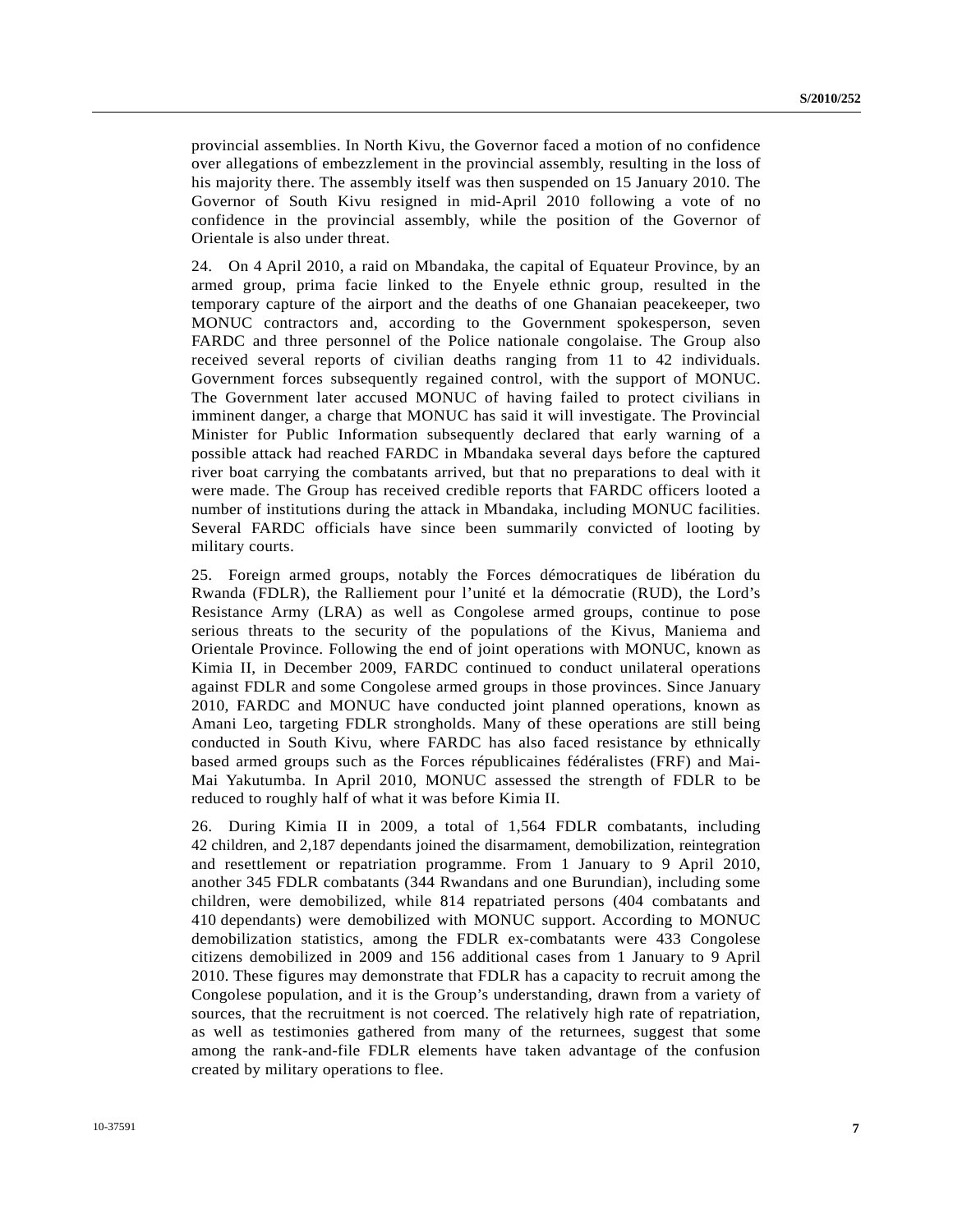27. Efforts by the authorities of the Democratic Republic of the Congo and MONUC to integrate and demobilize Congolese non-State armed groups have continued, leading to the demobilization of nearly 1,000 combatants during the first quarter of 2010. Those demobilized came from armed groups including, inter alia, Mai-Mai Kifuafua, the Patriotes résistants congolais (PARECO) and Mai-Mai Yakutumba.

28. There has been slow progress in implementing the Agreements of 23 March 2009, in particular in connection with political integration. Nonetheless, three former armed groups, CNDP, PARECO and the Mouvement d'union pour le développement national, have begun a process of transformation into political parties.

29. Data collected by humanitarian agencies and provincial population movement commissions has suggested that in February 2010 there were approximately 600,000 internally displaced persons in North Kivu. The data refers to displacement occurring from January to December 2009, and is attributed predominantly to military operations, or "armed attacks". The most affected territories in North Kivu are Lubero (53 per cent), Masisi (20 per cent), and Walikale (17 per cent). At the same time, in 2009, approximately 500,000 people returned to their respective areas of origin, with the territories of Lubero, Masisi and Rutshuru totalling more than 90 per cent of returns.

30. In South Kivu approximately 730,000 people remained internally displaced at the end of 2009, with a decreasing rate of return, and with approximately 50,000 displaced from October to December 2009 due to military operations and the reprisal attacks of FDLR.

31. In the Ituri region of Orientale Province, there was renewed displacement during 2009, together with a very low rate of return, particularly in the southern Irumu territory caused by the fighting between FARDC and the Front populaire pour la justice au Congo and the Front de résistance patriotique de l'Ituri.

32. In the Haut and Bas Uélé regions of Orientale Province, there are a total of approximately 240,000 internally displaced persons. During the last quarter of 2009, it appears that LRA attacks have resulted in a 32 per cent increase in the number of internally displaced persons in the area of Niangara and a 62 per cent increase in the area of Rungu.

33. In Equateur Province, fighting in and around Dongo, in Kingu territory, during late 2009 caused the displacement of approximately 60,000 people, while reportedly more than 80,000 sought refuge in the Republic of the Congo, and 15,000 in the Central African Republic.

#### **Integration of CNDP into FARDC**

34. In its final report of 23 November 2009 (S/2009/603), the Group documented the incomplete integration of CNDP into FARDC, and the rapid redeployment of FARDC/CNDP units in North and South Kivu, particularly to areas with significant mining deposits. In Masisi and some areas of Rutshuru, CNDP continues to exercise military, political and administrative influence. The Group understands that formally integrated CNDP units continue to respond to the parallel chain of command of General Bosco Ntaganda, a sanctioned individual who is also under an International Criminal Court indictment. The Group also received untested allegations that there are substantial numbers of foreign nationals belonging to CNDP units currently undergoing integration into FARDC. Disarmament, demobilization, reintegration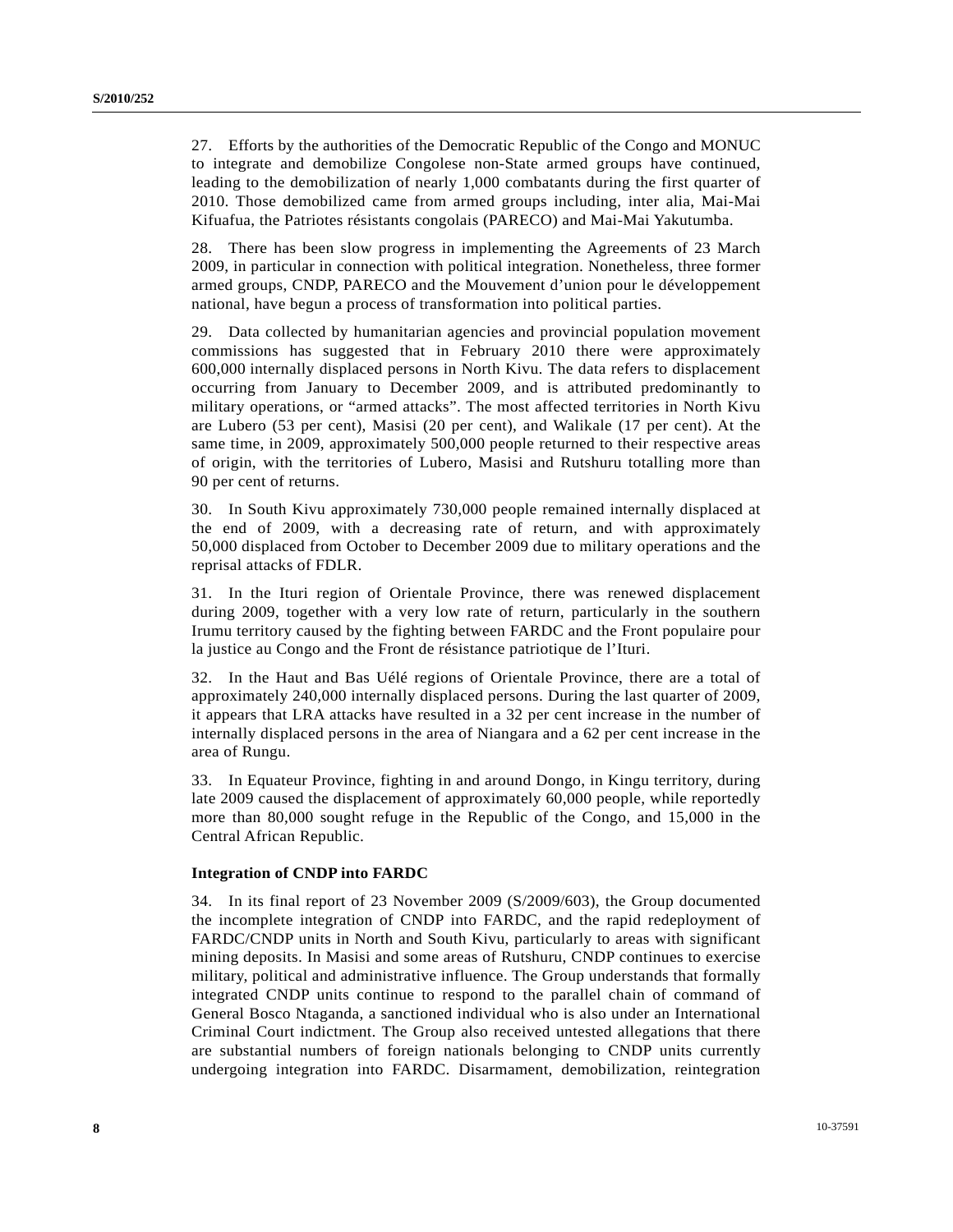and resettlement or repatriation statistics on repatriation of foreign CNDP ex-combatants confirm findings contained in previous reports concerning CNDP recruitment of foreign combatants.

35. As indicated in previous reports, including through testimonies collected from FARDC officers, the Group continued to analyse the phenomenon of desertions from newly integrated FARDC units, in particular of former PARECO and CNDP elements.

36. CNDP issued a communiqué on 31 March 2010 by its new president, Philippe Gafishi Ngango, announcing the lifting of all its illegal barriers and taxes. However, the Group has received credible testimonies that CNDP taxation mechanisms continue to operate along commercial routes in areas including Sake, Mushake, Kilolirwe and Kitchanga and among the local population living in areas under their control. According to MONUC, trucks transiting Kitchanga are charged US\$ 100-150 at illegal roadblocks, while pedestrians are charged CGF (Congolese franc) 500. For those who attempt to evade the tax and are caught doing so, the charge is tripled.

37. The continued de facto control of North Kivu, and to a lesser extent South Kivu, by CNDP has occurred in the context of incomplete implementation of the political and military Agreements of 23 March 2009 signed by the Government, CNDP and other armed groups.

38. On 17 February 2010, the Governments of the Democratic Republic of the Congo and Rwanda and the Office of the United Nations High Commissioner for Refugees concluded two tripartite agreements. One concerned the return of approximately 54,000 Congolese refugees from Rwanda, and a second agreement dealt with the ongoing return of Rwandan refugees to Rwanda from the Democratic Republic of the Congo. However, there has been no implementation to date of the return mechanisms agreed by the three parties. The refugee return agreements have been concluded in the context of the ongoing rapprochement between the two Governments, and the Agreements of 23 March 2009 between the Government of the Democratic Republic of the Congo and CNDP and other armed groups. Subsequent to these tripartite agreements, CNDP has called for the return of over 150,000 Congolese refugees from Rwanda. During the last six months, there have been several reports of undocumented returns to the Democratic Republic of the Congo, while at the same time the Group has received information that there have been very few returns from Congolese refugee camps in Rwanda.

39. The Group notes in this regard, and will investigate further, reports that Rwandan citizens are among those said to be Congolese refugees currently returning to the eastern Democratic Republic of the Congo from Rwanda, in some cases accompanied by cattle protected by armed herders. The Group has also received information from credible sources, which it continues to investigate, that some Hunde, Nande and Tembo communities have been displaced from areas under CNDP control, which is leading to the remobilization of ethnically based armed groups seeking to resist this displacement and apparent land-grabbing.

#### **FDLR/RUD-Urunana**

40. The Group has learned from interviews with former FDLR combatants that recruitment and training of new combatants continues. However, operations Kimia II and Amani Leo have disrupted FDLR communications and led to the dispersal of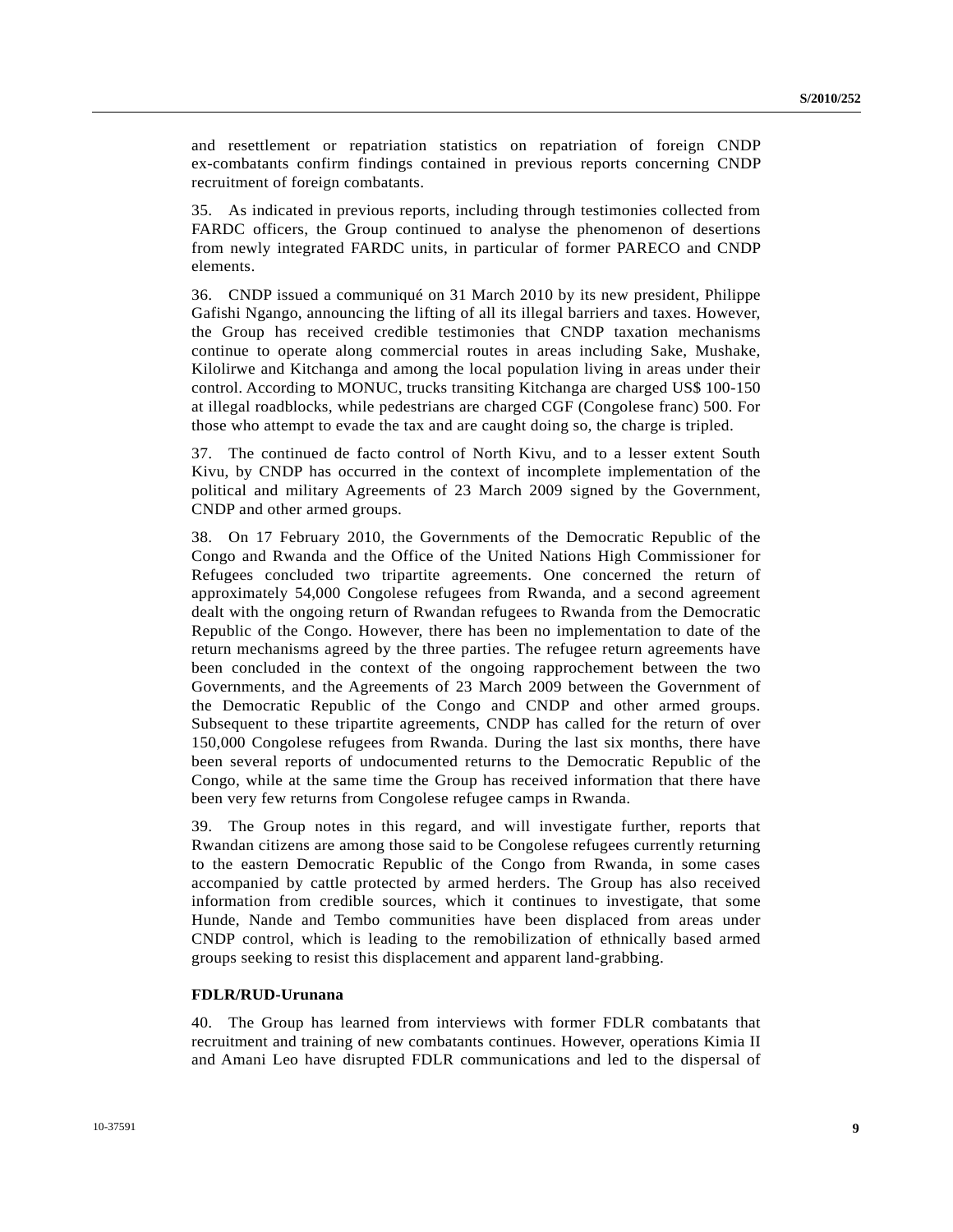units and the armed group's development of a more complicated command and control system. According to information provided to the Group, the military operations have also made it more difficult for FDLR leaders to maintain control over economic activities, particularly mining. At the same time, the Group understands that ongoing military operations have made it more dangerous for those wishing to disarm and repatriate, suggesting that better coordination between disarmament, demobilization, reintegration and resettlement or repatriation and military efforts may be needed.

41. The Group has also learned from interviews with ex-combatants that the arrests in Germany of FDLR President and Vice-President Ignace Murwanashyaka and Straton Musoni have helped to exacerbate pre-existing rivalries and may have increased friction between factions at the senior level within FDLR. The Group is investigating this matter, and also whether a new organization or organizations could be evolving from FDLR structures.

42. Interviews held by the Group with former combatants revealed that the Rassemblement populaire rwandais (RPR), a small Tutsi faction bringing together diaspora political dissidents and a small group of combatants, RPR-Inkeragutabara (thought to have no more than a few dozen combatants), and RUD-Urunana leaders decided to combine and form a new organization called the Congrès national pour la démocratie (CND). From interviews with former combatants, the Group has confirmed that Felicien Kanyamibwa (living in the United States of America), executive secretary of RUD-Urunana, is the President of CND. The Group also learned that that Yacinthe Nsengiyumva, alias John Muhindo, alias Rafiki, who was also mentioned in the Group's report of November 2009, is the executive Secretary General of CND, and that General Jean-Damascene Ndibabje, alias Musare, is commander of the military wing, still referred to as the Armée nationale (AN)- Imboneza. Other political leaders formerly active in RUD have been changed or replaced. AN-Imboneza has been displaced by military operations from some of its former positions, but remains intact and in close communication with senior political cadres, particularly with Kanyamibwa and Augustin Dukoze (living in Canada), political spokesperson for both RUD and CND. The Group has collected credible testimony indicating that the AN-Imboneza leadership imposes corporal punishment for desertion, which its leadership seeks to apply to those attempting to disarm and repatriate. Those in positions of responsibility who persuade others to join them are charged with rebellion and are subject to receiving a death sentence. The Group will continue investigating these and other incidents tying diaspora political leaders to measures to prevent FDLR and RUD/CND/RPR/AN-Imboneza combatants from laying down their weapons, in breach of paragraph 4 of resolution 1807 (2008) as well as paragraph 1 of resolution 1804 (2008).

43. The Group is aware of extensive local, regional and international support networks providing political and material support to FDLR and RUD/CND in violation of Security Council-imposed sanctions. The Group intends to confirm the identities of key leaders during the course of its mandate. Credible testimonies from various sources collected by the Group suggest that new political and military organizations may soon emerge from the shifting alliances in the eastern Democratic Republic of the Congo, creating renewed risk of regional political interference from armed groups.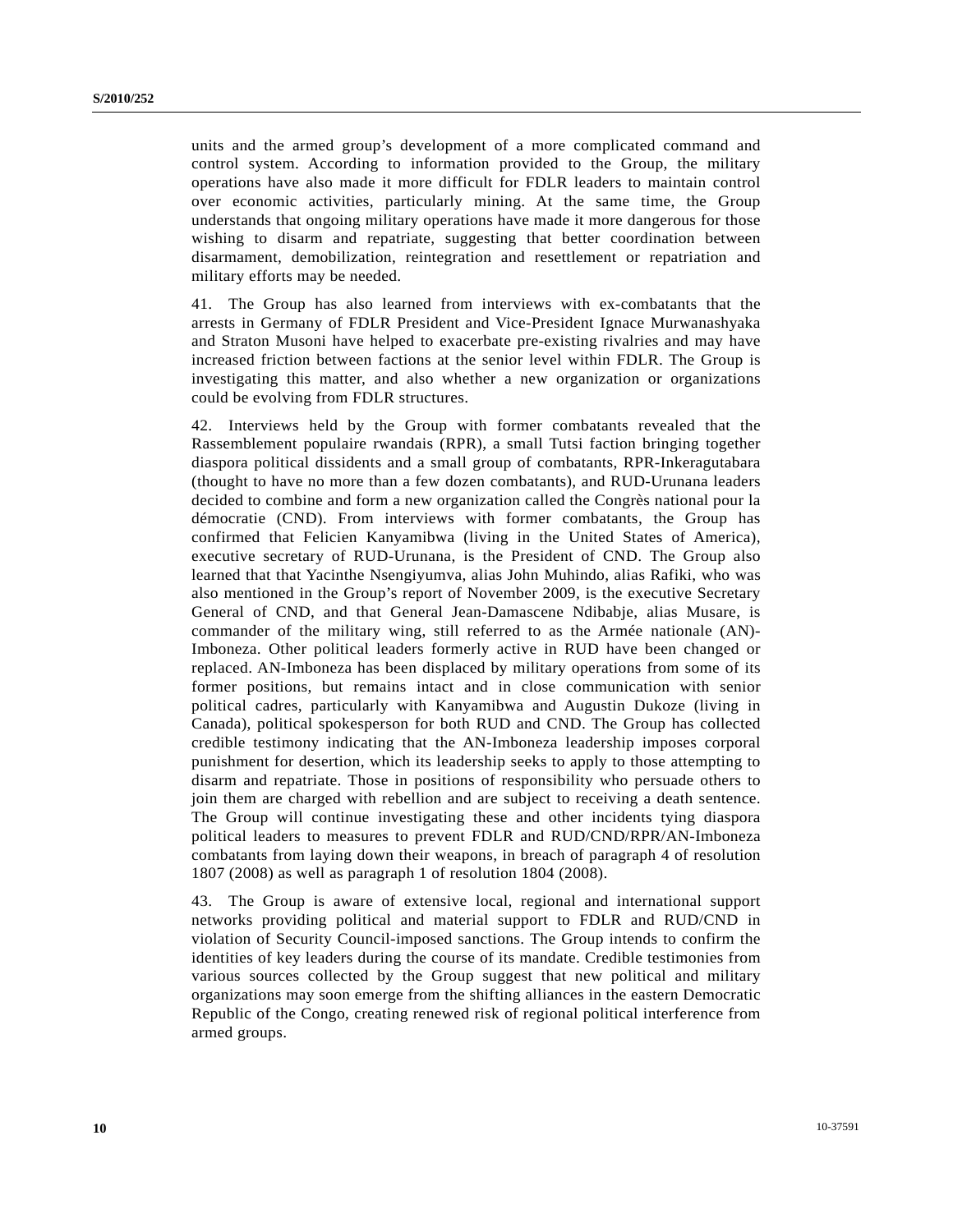44. Since 2008, the Group's attempts to investigate suspected FDLR and RUD leaders with the assistance of national authorities in Member States have been complicated in some cases by those States' laws pertaining, inter alia, to protection of privacy and the separation of constitutional powers. Though Member States may have been requested in Security Council resolutions to assist the Group to investigate suspected breaches of sanctions, national privacy laws and laws protecting individual citizens' rights have prevented some national authorities from replying to requests from the Group in this regard. Canadian, American and French diplomats have all reported difficulties complying with requests for telephone logs and banking information because of legal restrictions on what types of information may be conveyed to the Group. The Group draws the Committee's attention to the inconsistency between some Member States' national laws and their implementation of mandatory obligations resulting from the adoption under Chapter VII of the Charter of resolution 1896 (2009).

#### **Other armed groups**

45. According to multiple, credible testimonies, other armed groups remain active in South Kivu, especially in Uvira and Fizi territories. The Group has received information that FDLR combatants continue to enter into military operational alliances with Congolese armed groups.

46. In North Kivu, these alliances include, for instance, the Alliance du peuple pour un Congo libre et souverain of General Janvier Buingo Karairi in the Masisi area, and the Forces patriotiques pour la libération du Congo of Ngabo Gad in Rutshuru.

47. In South Kivu, according to reports received by the Group, FDLR has entered into operational alliances with FRF and PARECO, and incorporated FARDC members apparently discontented with the integration process. In December 2009, FARDC units in Minembwe (Hauts Plateaux, Fizi territory) were, according to the same reports, attacked by a coalition of FRF and FDLR elements (see S/2009/603, paras. 47-55, for further details on the coalition). Despite an initial setback, FARDC subsequently re-established authority in those territories. The Group has also received information about military cooperation and profit-sharing from mining activities between FDLR units and Mai-Mai Yakutumba, in Fizi territory. The leader of the group, Amuri Yakutumba, has formed a politico-military movement named Mouvement pour la reconstruction du Congo, more commonly known as Mai-Mai Yakutumuba. Although this armed group signed the Agreements of 23 March 2009 with the Government, it only partially joined the integration process, maintaining some troops and operational capacity.

48. According to MONUC reports, these alliances have resulted in several attacks against the civilian population and FARDC units, which have resulted in massive displacements of population in Masisi territory as well as in several areas of South Kivu.

49. In Ituri, since its report of November 2009, the Group has noted attacks launched against FARDC units by combatants of the Front de résistance patriotique de l'Ituri and the Front populaire pour la justice au Congo, also resulting in civilian casualties and displacements of population.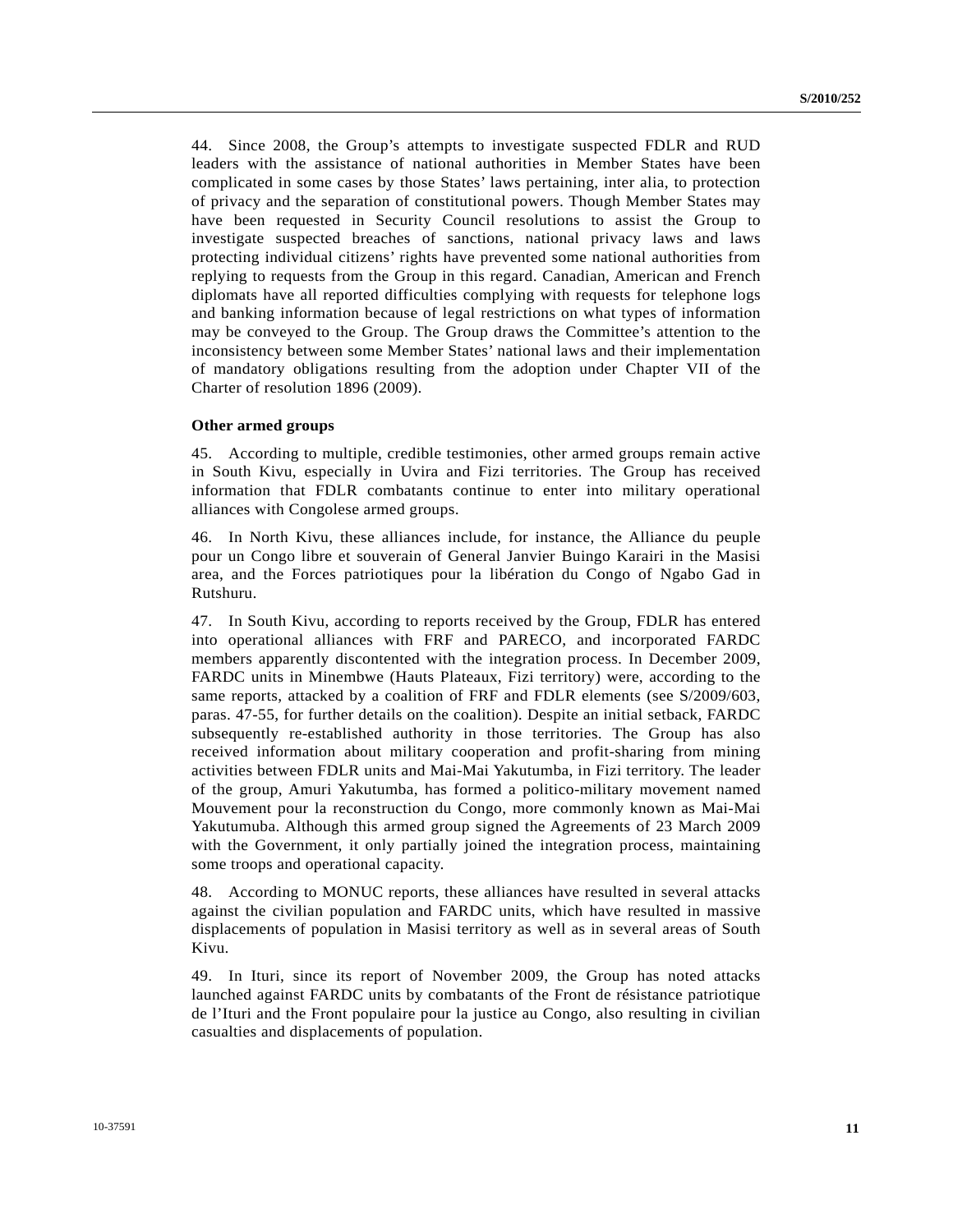#### **Lord's Resistance Army**

50. Despite operations against LRA by FARDC and the Uganda People's Defence Forces named "Rudia II", an LRA presence continues to be reported by various credible sources in the Uélé districts of Orientale Province. Several attacks against the civilian population have been reported by the same sources since the beginning of 2010, especially in the area of Niangara. According to recent estimates, approximately 100 LRA combatants are active in the Democratic Republic of the Congo, while other groups (up to 350 combatants in total) reportedly move between the Democratic Republic of the Congo, the Central African Republic and the Sudan, confirming the subregional nature of the threat represented by this armed group.

51. During the remainder of its mandate, the Group intends to investigate the current state of the structure of LRA and its possible supply and support networks, and looks forward in this regard to close cooperation with the Government of Uganda and other relevant Member States.

# **IV. Violations pursuant to subparagraphs 4 (c), (d) and (e) of resolution 1807 (2008)**

52. In conformity with its mandate, the Group continues to monitor potential violations of subparagraphs 4 (d), (e) and (f) of resolution 1857 (2008). Consistent with its methodology and investigations during previous mandates, the Group is focusing on:

- Serious violations of international law targeting women and children perpetrated by FARDC and non-State armed groups, in order to identify command responsibility and provide relevant recommendations to the sanctions Committee established pursuant to resolution 1533 (2004).
- Cases of obstruction to humanitarian assistance and attacks on humanitarian personnel.

53. With respect to the use of child soldiers by armed groups and FARDC, the Group confirmed its previous findings that rapid integration of armed groups into FARDC has introduced significant numbers of children into Government forces, and that no important progress has been made to disarm and demobilize those children.

54. In connection with its final report of November 2009 (S/2009/603), the Group notes with appreciation the efforts made by MONUC in implementing and making operational a conditionality policy for its support to FARDC military operations. As noted in paragraph 4 of the thirty-first report of the Secretary-General on the activities of MONUC (S/2010/164), in the context of Amani Leo MONUC and FARDC have issued a joint operational directive according to which joint planning and operations are to be conducted in line with the "zero tolerance" policy adopted by the Government of the Democratic Republic of the Congo in March 2009, and the conditionality policy of MONUC. In this connection, MONUC initially vetted the commanders of 18 battalions designated by FARDC to participate in joint operations. As a result, MONUC agreed to support only those commanders with no known record of serious human rights violations, and supported only a limited number of operations which had been adequately planned in cooperation with FARDC.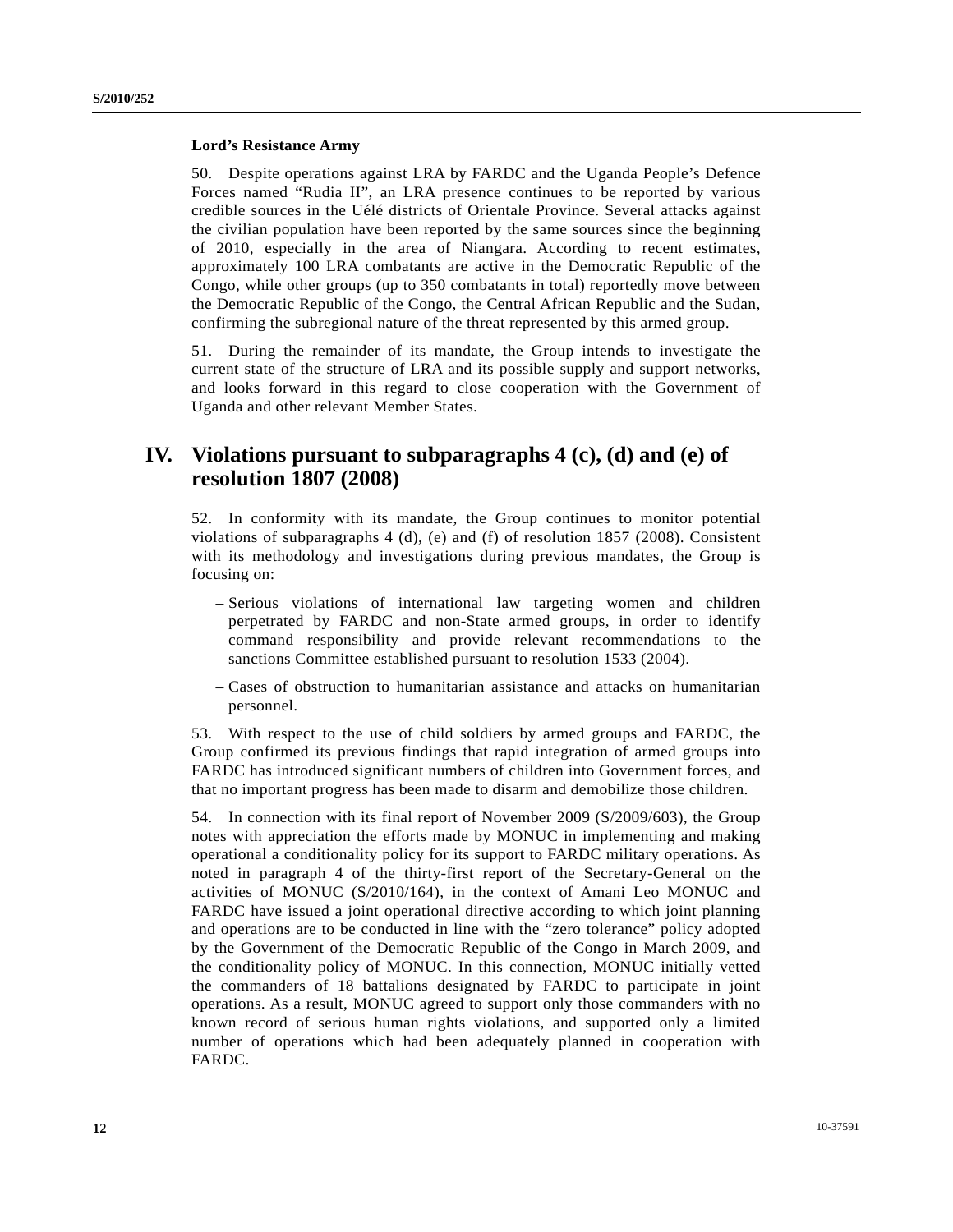55. In the first quarter of 2010, eight FARDC combatants responsible for grave human rights violations were sentenced by the military judiciary authorities of North Kivu, while 14 others were sentenced by South Kivu authorities. The Group considers that such initiatives, although relatively small in scale, are a positive sign of the authorities' commitment to prosecuting human rights crimes committed by State agents. Nevertheless, significant efforts are still needed to build the capacity of the Congolese judicial authorities to ensure the development of the criminal justice chain from investigation to sentencing and compensation of victims for human rights abuses. Only some 50 cases have been investigated and submitted to the Congolese judicial authorities since the beginning of Kimia II operations early in 2009, and none of the cases concerned allegations involving senior FARDC officials. In May 2009, the Security Council brought to the attention of the authorities of the Democratic Republic of the Congo a request by MONUC to investigate five FARDC officers concerning whom MONUC had received consistent allegations of human rights abuses. The Group understands that no significant progress has been made by the military justice authorities of the Democratic Republic of the Congo in prosecuting those five cases.

#### **Obstructions to humanitarian assistance**

56. During the reporting period, attacks on humanitarian workers by armed elements and bandits continued in the Kivus and Orientale Province. A recent example occurred on 8 April 2010, when nine workers for the International Committee of the Red Cross were abducted and held for a week by Mai-Mai Yakutumba in Fizi territory, South Kivu. The hostages were released following the intervention of MONUC.

### **V. Security sector reform and arms stockpile management**

57. During 2009, the rapid integration of armed groups has created significant additional challenges for the process of building a professional, well-trained FARDC and national police force. The incorporation of new ex-combatants into the already fragile FARDC ranks, and their rapid redeployment has, for instance, further disrupted the chain of payments, which contributed to ill-disciplined behaviour, looting and desertions. As repeatedly cited in the Group's previous reports, the FARDC and Congolese national police should be reformed through systematic and coordinated efforts aiming at strengthening their capacity in the overall management of the security sector, weapons stockpile management, operational response, discipline and respect for human rights.

58. On 26 January 2010, the Ministry of Defence presented its security sector reform plan, focused on improving FARDC capacity through the reorganization of its chain of command and a three-phase plan for a complete overhaul of FARDC. However, the estimated cost of phase 1 of these reforms (US\$ 3.7 billion) is likely to keep them beyond reach for the foreseeable future. Previously, on 26 October 2009, the authorities of the Democratic Republic of the Congo adopted a 15-year strategic plan and a three-year action plan to build the capacity of the national police. The Group will continue to monitor those aspects of security sector reform initiatives that are relevant to its mandate, including measures adopted to improve arms stockpile management and prevent the illegal diversion of military equipment.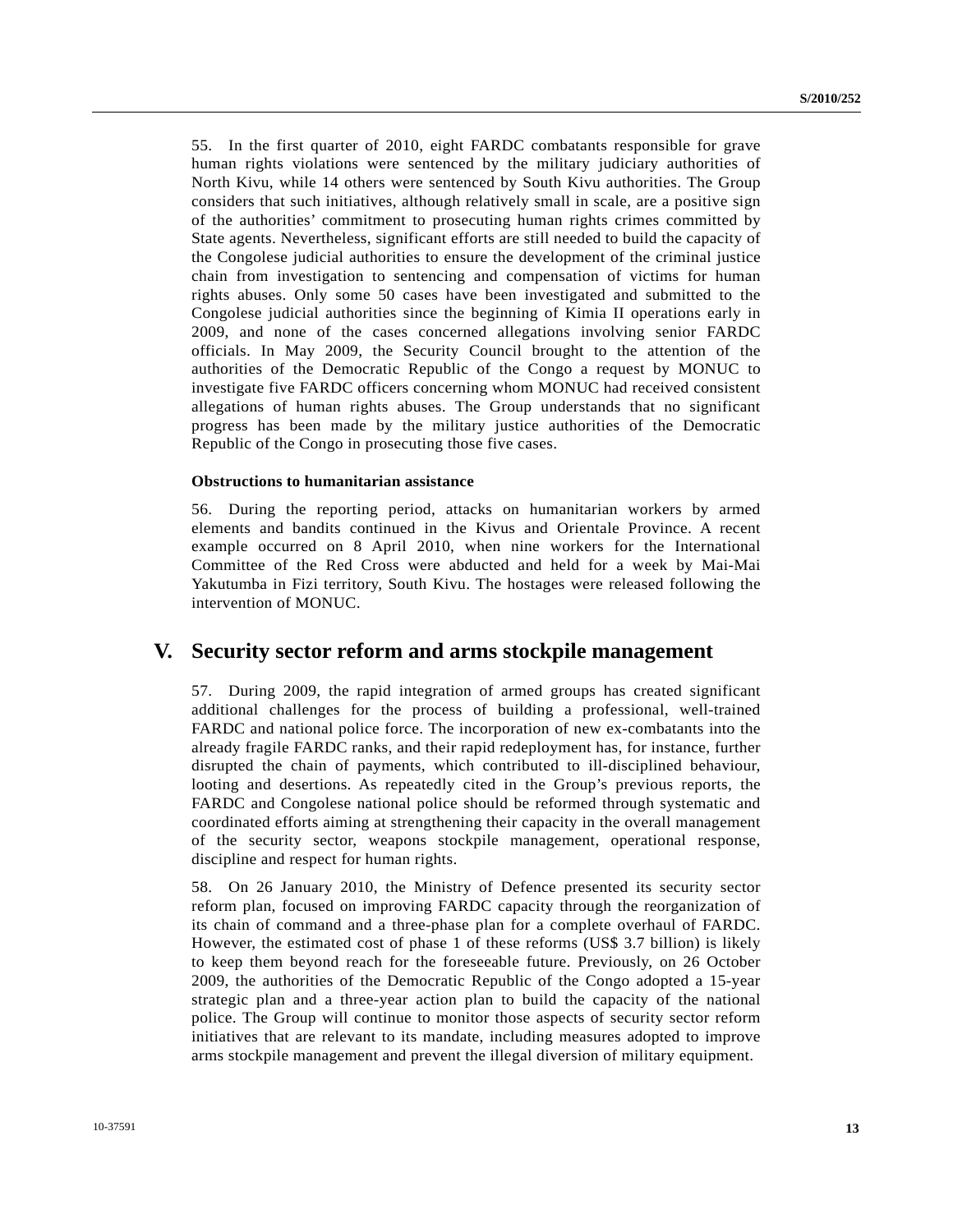# **VI. Arms flows**

59. The Group has received a number of reports concerning arms and military equipment transfers or supplies to armed groups operating in the eastern Democratic Republic of the Congo, and is currently investigating the veracity of the information. In conformity with its mandate, the Group has been monitoring the deliveries of military equipment to the Congolese State authorities in order to verify conformity with the provisions related to notification (resolution 1807 (2008), para. 5).

60. As during previous mandates, the Group has conducted spot checks on weapons and ammunition collected by the MONUC disarmament, demobilization, reintegration and resettlement or repatriation programme in Goma, and by Paix et reconciliation (PAREC), a Congolese non-governmental organization that has launched a collection campaign among civilians, gathering small calibre arms and ammunition, and several dozen 82-mm mortar bombs (mainly manufactured in Bulgaria in 1999 and 2000), RPG-7 and 107-mm rockets. In both cases, no new or recently manufactured equipment could be identified; as documented in previous reports of the Group, the inspection of such samples indicates that Congolese national security bodies, as well as small-scale trafficking resulting from other existing stockpiles in the region, are the sources of the majority of the weapons and ammunition.

61. With respect to notifications received pursuant to paragraph 5 of resolution 1807 (2008), the Group notes that, from November 2009 to April 2010, a total of nine notifications were conveyed to the Committee. In connection with paragraph 4 (c) of resolution 1896 (2009), by which the Council decided to expand the mandate of the Committee to "specify the necessary information that Member States should provide in order to fulfil the notification requirement set out in paragraph 5 of resolution 1807 (2008) and to circulate this among Member States", and pursuant to a request from the Committee, the Group has included in annex I elements of possible guidance in this regard.

#### **Case study: export of Congolese-extracted gold with false certificates**

62. The Group has obtained documented evidence showing that, from March 2009 to February 2010, several fraudulent "United Nations certificates" were forged by persons unknown to facilitate the sale of Congolese gold to buyers located in regional States. The Group has referred the matter to the Office of Internal Oversight Services, and will continue to investigate the matter in cooperation with the Customs authorities of concerned Member States. The Group has conducted a preliminary investigation in collaboration with the Ministry of Mines of the Democratic Republic of the Congo and confirmed that all of the documents in question were false.

# **VII. Due diligence and natural resources**

63. In accordance with paragraph 7 of resolution 1896 (2009), the Group has been reviewing existing relevant material on due diligence and natural resources, and has been developing recommendations to the Committee for guidelines for the exercise of due diligence by the importers, processing industries and consumers of mineral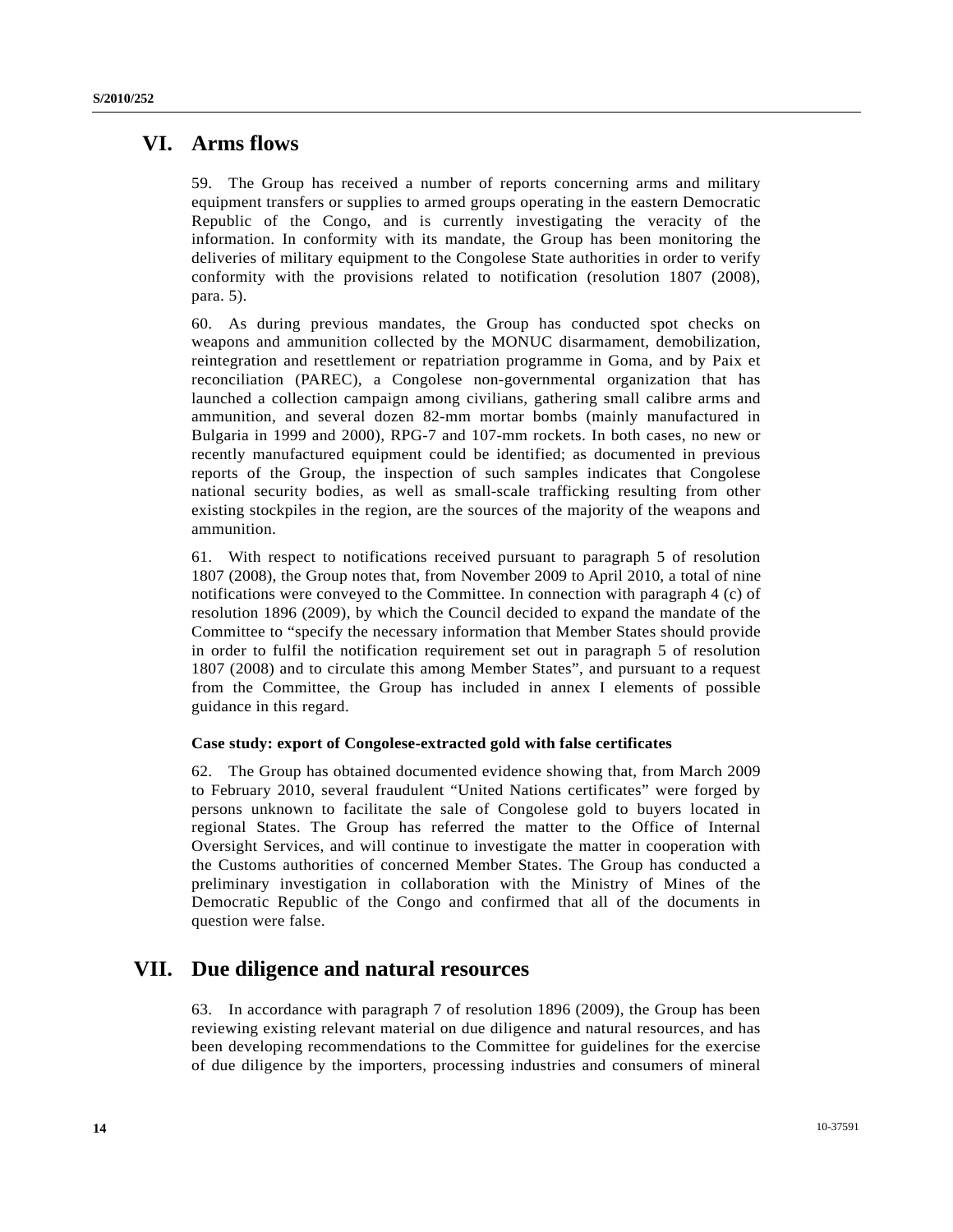products regarding the purchase, sourcing (including the steps to be taken to ascertain the origin of mineral products), acquisition and processing of mineral products from the Democratic Republic of the Congo. The Group has largely focused to date on the trade in cassiterite and tantalum, and will extend its work to other minerals, including gold, over the remainder of its mandate.

64. The Group understands the term "due diligence" to mean "the diligence reasonably expected from, and ordinarily exercised by, a person or entity that seeks to satisfy a legal requirement or discharge an obligation". This definition, taken from Black's Legal Dictionary, is also being used to inform the work of the Special Representative of the Secretary-General on the issue of human rights and transnational corporations and other business enterprises. It is also the definition employed by the working group hosted by the Organization for Economic Cooperation and Development (OECD) which is developing due diligence guidance for responsible supply chain management of minerals from conflict-affected and high-risk areas.

65. Paragraph 4 of resolution 1857 (2008) provides a number of criteria according to which the Committee may decide to sanction an individual or entity. Among those criteria is the support to illegal armed groups in the eastern Democratic Republic of the Congo through the illicit trade in natural resources. In view of this, the Group considers that the principal due diligence requirement of importers, processing industries and consumers of Congolese mineral products is that they do not provide this indirect support.

66. The second requirement derived from resolution 1896 (2009) is that importers, processors and consumers of Congolese mineral products do not violate the sanctions imposed on individuals and entities by the Committee, by financing, via their business dealings, either sanctioned individuals and entities or their associates.

67. In accordance with the requirement of the Council, as set out in paragraph 7 of resolution 1896 (2009), that the Group take advantage of the work done in other forums regarding due diligence, the Group has begun a process of consultation and engagement with the other main organizations whose work relates to the due diligence issue. The Group has in this regard held constructive discussions with the OECD-hosted working group, and shares its methodology of a risk-based due diligence approach, meaning the due diligence required to detect and manage actual, potential or perceived risks, in order to prevent or mitigate adverse impacts and avoid causing harm or being associated with harm caused by third parties.

68. The OECD-hosted working group has convened a multi-stakeholder process in which the Group has participated, and looks forward to further engagement with the OECD working group on the issue. The Group has also held useful discussions with the European Union Task Force on the illegal exploitation of natural resources in the Democratic Republic of the Congo, and looks forward to further cooperation with the Task Force over the course of the mandate.

69. The Group endorses the proposal of the OECD-hosted working group that due diligence requires that importers, processing industries and consumers of Congolese mineral products:

 (a) Strengthen company management systems, including by establishing a chain of custody tracking system and strengthening company engagement with suppliers;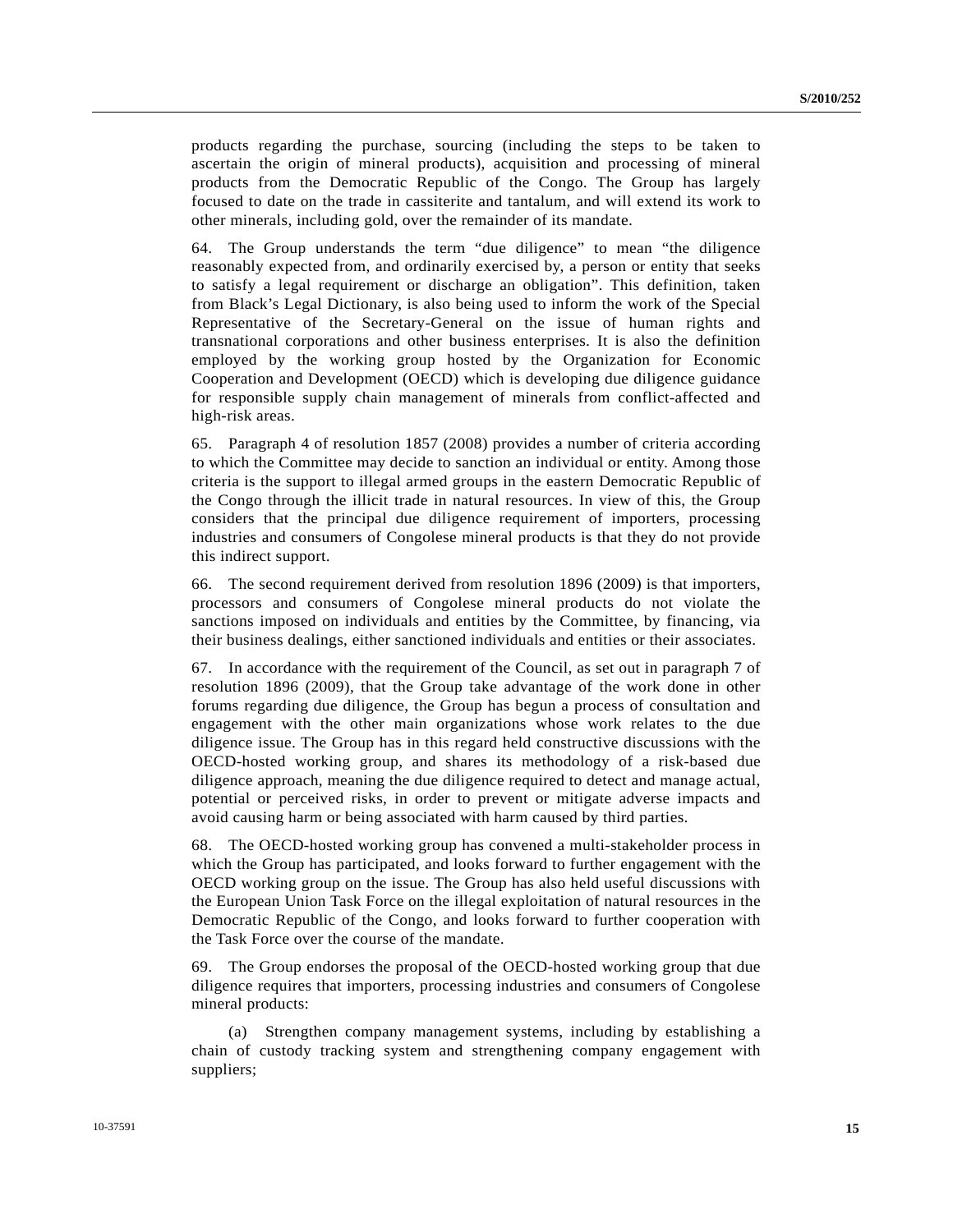(b) Identify facts and assess risk in the supply chain, by evaluating the facts against applicable standards, including the requirement and obligation that they do not provide indirect assistance to armed groups;

 (c) Design and implement a strategy to respond to identified risks, by establishing improvement plans with suppliers or discontinuing engagement with them;

- (d) Ensure independent third-party audits;
- (e) Report on their supply chain due diligence and findings.

70. Payments to armed groups along mineral supply chains are illegal under the law of the Democratic Republic of the Congo, and the Group considers it important that there is the full participation of Congolese State authorities in efforts to cease those payments. The Group has to this end conducted consultations about natural resource governance and due diligence with Government institutions at the national, provincial and local levels, including the Prime Minister's office and the Minister of Mines, and intends to engage with other Government ministries over the remainder of its mandate. In addition, the Group has held meetings with the Service d'assistance et d'encadrement du Small-Scale Mining, a Government organization intended to assist and empower artisanal miners. The discussions will continue and intensify over the remainder of the Group's mandate. Thus far, the Group has ascertained the Government's and the armed forces' opposition to the militarization of the country's mines (see annex II), and that the Government supports the principle that companies should take responsibility for their supply chains, not just in the Democratic Republic of the Congo but all the way to the end-users. The Group has learned that the Minister of Defence recently visited the Bise mining site in North Kivu, to persuade military leaders to cease their involvement in illegal mining or taxation of minerals. The Government has also indicated support for efforts to boost the State capacity of the Democratic Republic of the Congo to combat minerals fraud and eliminate illegal payments from mineral supply chains to armed groups.

71. In its report of 13 February 2008 (S/2008/43, para. 84), the Group recommended that Congolese State institutions should be brought closer to mining production sites in the country. Since then, MONUC has begun work in conjunction with the Government of the Democratic Republic of the Congo on five pilot *centres de negoces*, where it is intended that output from mineral deposits can be traded and tagged in an environment free from illegal armed group taxation or interference. The Group considers this project a useful and constructive response to the Group's earlier recommendation, which has the potential to boost Congolese State capacity in the minerals sector and reduce the ability of armed groups to collect rents from mineral supply chains.

72. The Group considers that this ability of armed groups to collect rents would be further constrained by the carrying out of spot checks on minerals in transit by an existing or, preferably, a specialized State agency, with international assistance.

73. The Group further considers that ongoing efforts by international agencies and United Nations police to boost the capacity of Customs authorities and police could be complemented by specific training to investigate and prevent mineral sector fraud in the Democratic Republic of the Congo, such as illegal payments to armed groups, through spot checks and other means. Such efforts could also have a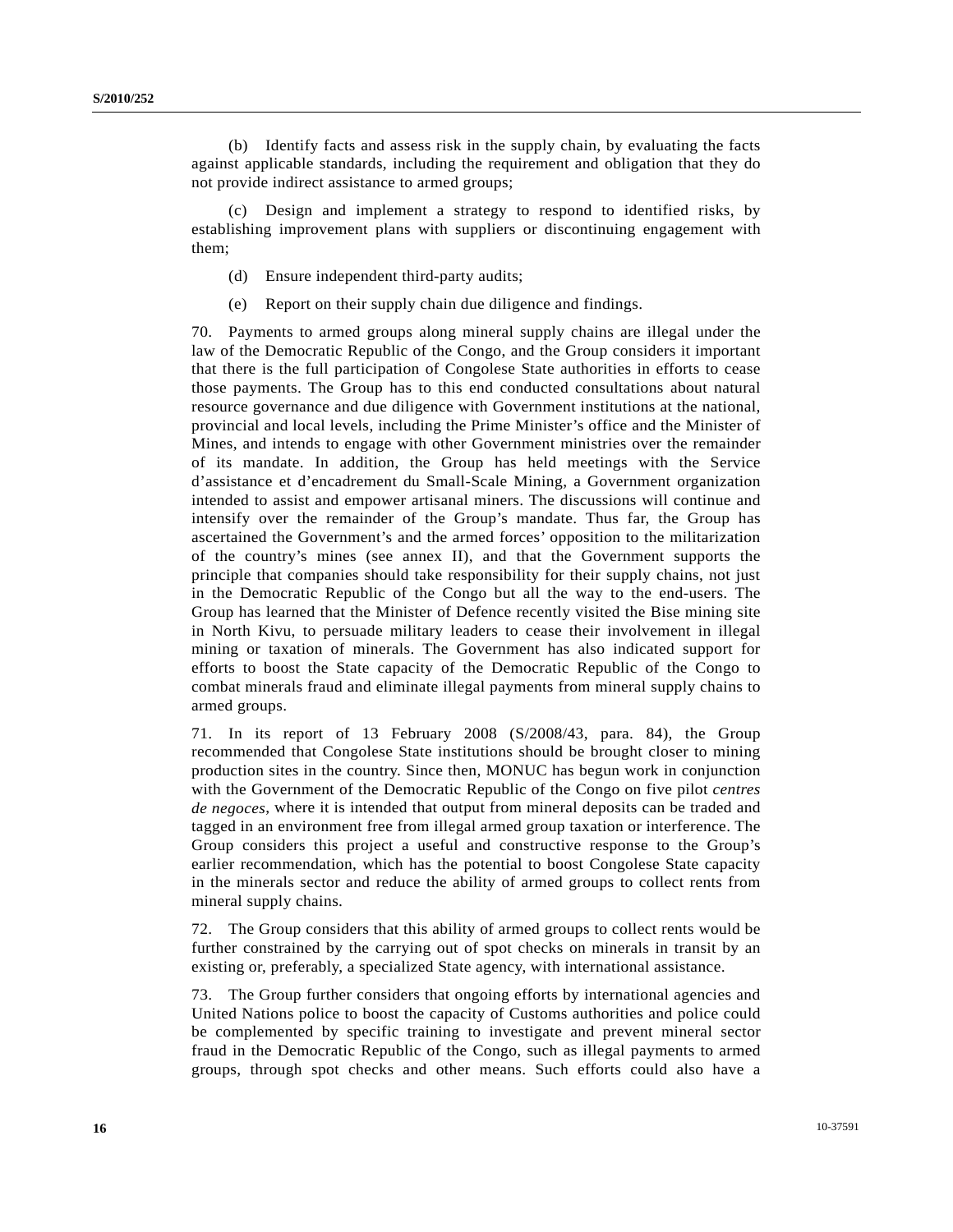positive impact on Congolese State capacity in the minerals sector. This in turn has the potential to reduce the militarization of mines, and hence the ability of armed groups to collect rents from mineral supply chains. The Group considers, however, that the only way to ensure the sustained demilitarization of mines will be continuing security sector reform.

74. The Group has been engaged in discussions with associations of mineral *creusers, négociants* and *comptoirs* (diggers, buyers and dealers) in North Kivu about natural resource governance and due diligence, and intends to deepen this dialogue and widen it to South Kivu and other provinces during the course of the mandate. The Group welcomes the stated commitment of those associations to play a role in implementing effective traceability mechanisms for the minerals they work with, which is in accordance with the requirement in paragraph 7 of resolution 1896 (2009) that importers, processing industries and consumers of mineral products take steps to ascertain the origin of mineral products.

75. The Group is aware, however, that certain *négociants* and *comptoirs* continue to purchase minerals from sites controlled by armed groups, and that this material is being sold on to refineries or smelters and thence to end-users, all in violation of United Nations sanctions. The Group is actively pursuing investigations in this connection.

76. The Group considers traceability to be an important aspect of due diligence, and accordingly welcomes the fact that schemes to improve the traceability of Congolese minerals are currently being developed inter alia by the German Federal Institute for Geosciences and Natural Resources, ITRI (a United Kingdom-based tin industry association), the United States-based Electronic Industry Citizenship Coalition (EICC) and the Service d'assistance et d'encadrement du Small-Scale Mining. The Group has initiated discussions with these institutions, and will continue to do so during the course of its mandate. The Group will also engage with other mining industry associations, particularly those in the gold and jewellery industry, to explore ways in which they also might contribute to improving the traceability of Congolese minerals.

77. The Group has noted the ongoing efforts by the Government of the Democratic Republic of the Congo, MONUC and non-governmental organizations to identify and map which Congolese mineral deposits are controlled by which armed groups. The Group considers this identification and mapping to be an important exercise with the potential to complement and inform traceability processes. Recent mapping and identification exercises by MONUC show a continued high level of militarization in mines across North and South Kivu, and to a lesser extent in Katanga and Maniema. In the Kivu provinces, it appears, almost every mining deposit is controlled by an armed group. The armed groups include regular FARDC units, poorly integrated CNDP (and other Congolese armed group) units within FARDC, Mai-Mai militia and FDLR.

78. The Group has received information from credible national and international sources indicating a continued high level of illegal taxes being levied by State agencies and both State and non-State armed groups at various stages of mineral supply chains in the Democratic Republic of the Congo, particularly in the east. The information shows that taxes are levied inter alia at mine sites, roadblocks, airstrips, airports, and borders. The Group is actively investigating these issues and will continue to do so during the rest of the mandate.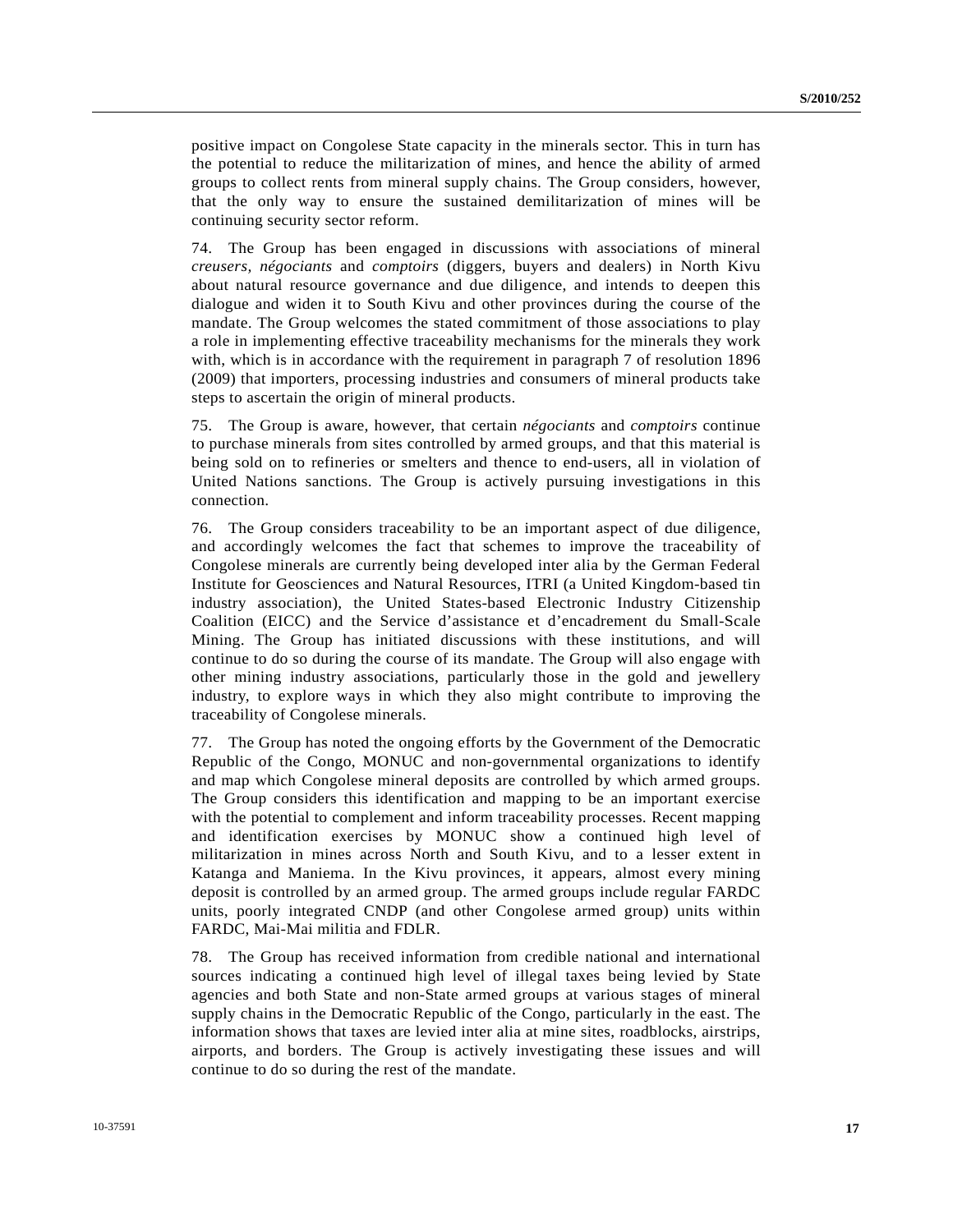79. The Group considers that the continued collection by armed groups of illegal taxes at various stages of mineral supply chains in the Democratic Republic of the Congo demonstrates that, while measures to improve traceability are a necessary component of due diligence for importers, processing industries and consumers of the country's mineral products, these measures are not sufficient. This is because mineral traceability processes do not monitor and thus do not reveal the collection of illegal taxes by armed groups.

80. Additional research is required to monitor and reveal the illegal tax collection of mineral supply chains by armed groups, and the Group is of the view that it should be a due diligence requirement of upstream participants in supply chains of minerals from the Democratic Republic of the Congo, from *comptoirs* to traders and processing industries, that they conduct or commission this research. The research should seek to answer whether or which armed groups are directly or indirectly involved in the trading, transport or taxing of minerals, and whether and which armed groups are benefiting in any way from the trading, transportation or taxing of minerals being carried out by other parties.

81. The answers and information yielded by this research should then be evaluated against the requirement of resolution 1896 (2009) that companies should not provide indirect support for armed groups. In the Group's view, any possible inconsistencies between a factual circumstance and the resolution's requirement regarding armed groups should be considered as creating the risk of falling under the scope of paragraph 4 of resolution 1857 (2008).

82. The Group further recommends that it should be a due diligence requirement of the downstream supply chain, from processors to end-users and consumers of mineral products from the Democratic Republic of the Congo, that they require and evaluate information supplied to them by upstream supply chain participants about the origins of Congolese minerals and the payments made to armed groups, which those participants have obtained as part of their due diligence obligations. In this way, importers, processing industries and consumers of the country's mineral products will be informed about what illegal taxes are being paid and to which armed groups. This information should then be evaluated against the requirement of resolution 1896 (2009) that companies should not provide indirect support for armed groups. Possible inconsistencies between a factual circumstance and the resolution's requirement regarding armed groups should be considered a risk.

83. The Group is of the view that due diligence requirements related to Congolese minerals should apply not just to importers, processors and consumers but also to the financial institutions with which they work. Financial institutions are already recommended by the Financial Action Task Force to conduct ongoing due diligence on their business relationships, to ensure that the transactions being conducted are consistent with the institutions' knowledge of the customer, their business and risk profile, including where necessary, the source of funds. The Group considers that financial institutions should seek to verify that importers, processors and consumers of Congolese mineral products with which they are associated are not providing indirect support to armed groups. The Group will be investigating during the remainder of its mandate the extent to which financial institutions are already doing this, and exploring with them ways in which they might continue and strengthen their efforts.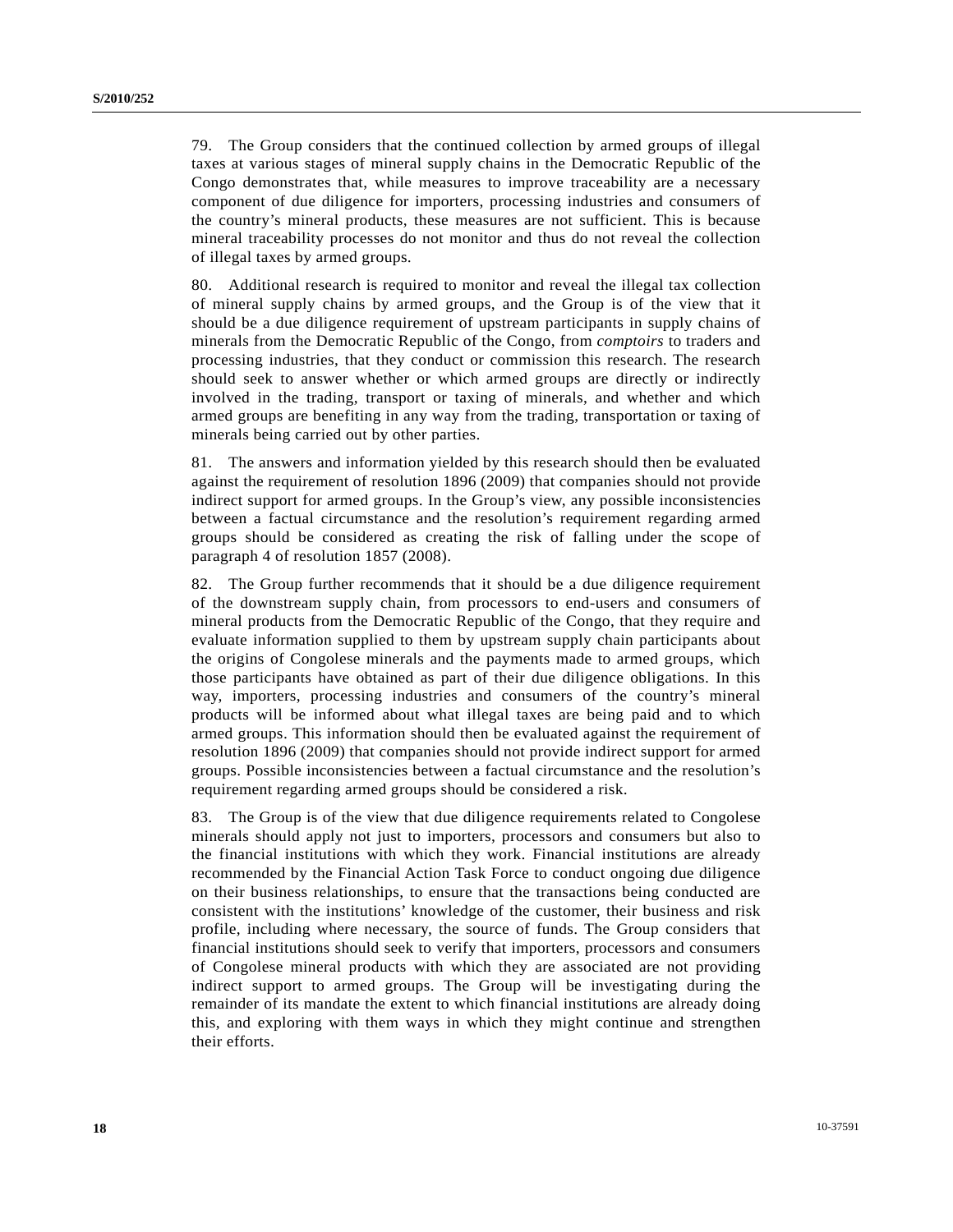84. The Group has begun, and intends to continue, its investigations into the shareholdings of the mineral *comptoirs* of the eastern Democratic Republic of the Congo and regional States, to establish which persons and entities provide them with financing. The Group further intends to explore what due diligence obligations might pertain to the shareholders.

85. A number of individuals and entities have been subject to an assets freeze and travel ban by the Committee since 1 November 2005. The Group intends during the course of its mandate to investigate to what extent illegal taxes levied on Congolese minerals materially benefit those individuals and entities, in violation of the sanctions. The Group will also explore ways with importers, processors and consumers of Congolese mineral products how they might design strategies to minimize the risk that their activities are indirectly benefiting sanctioned individuals and entities.

86. The Group has initiated a process of discussion with neighbouring States concerning their role in, and contribution to, improved natural resource governance in the Democratic Republic of the Congo, but has not yet had the opportunity to visit the States to take the discussion further. The Group will continue this process during the remainder of the mandate. In accordance with paragraph 14 of resolution 1896 (2009), the Group intends to engage with regional States on what measures they can take to ensure that importers, processing industries and consumers of Congolese mineral products under their jurisdiction exercise due diligence on their suppliers and on the origin of the minerals they purchase. To this end, the Group reminds Member States, particularly those in the Great Lakes region, of the recommendation of the Security Council in paragraph 17 of resolution 1896 (2009), by which the Council recommended that Member States regularly publish full import and export statistics for gold, cassiterite, coltan and wolframite.

87. The Group will also engage with traders and processors of Congolese minerals in regional States, working to ensure that there is full consistency in their due diligence requirements vis-à-vis those of traders and processors in the Democratic Republic of the Congo. The Group has received credible information indicating that some purchasers in regional States continue to purchase Congolese minerals, despite knowing that illegal taxes have been levied on them by armed groups, thus falling under the scope of paragraph 4 (g) of resolution 1857 (2008) in violation of the sanctions regime. The Group will investigate these matters further during the course of its mandate.

88. The International Conference on the Great Lakes Region is an important forum for regional States to coordinate their policies regarding natural resource governance, and for mutual cooperation. The Group welcomes the recent agreement by the Conference secretariat to institute a regional mineral resource traceability system, and has initiated dialogue with the secretariat concerning due diligence and natural resource governance, which will continue during the course of its mandate.

89. As stated above, after identifying facts and assessing risks, the next stage in due diligence, in the view of the Group, is for importers, processors and consumers of Congolese minerals to design and implement a strategy to respond to identified risks, by establishing improvement plans with suppliers or discontinuing engagement with them.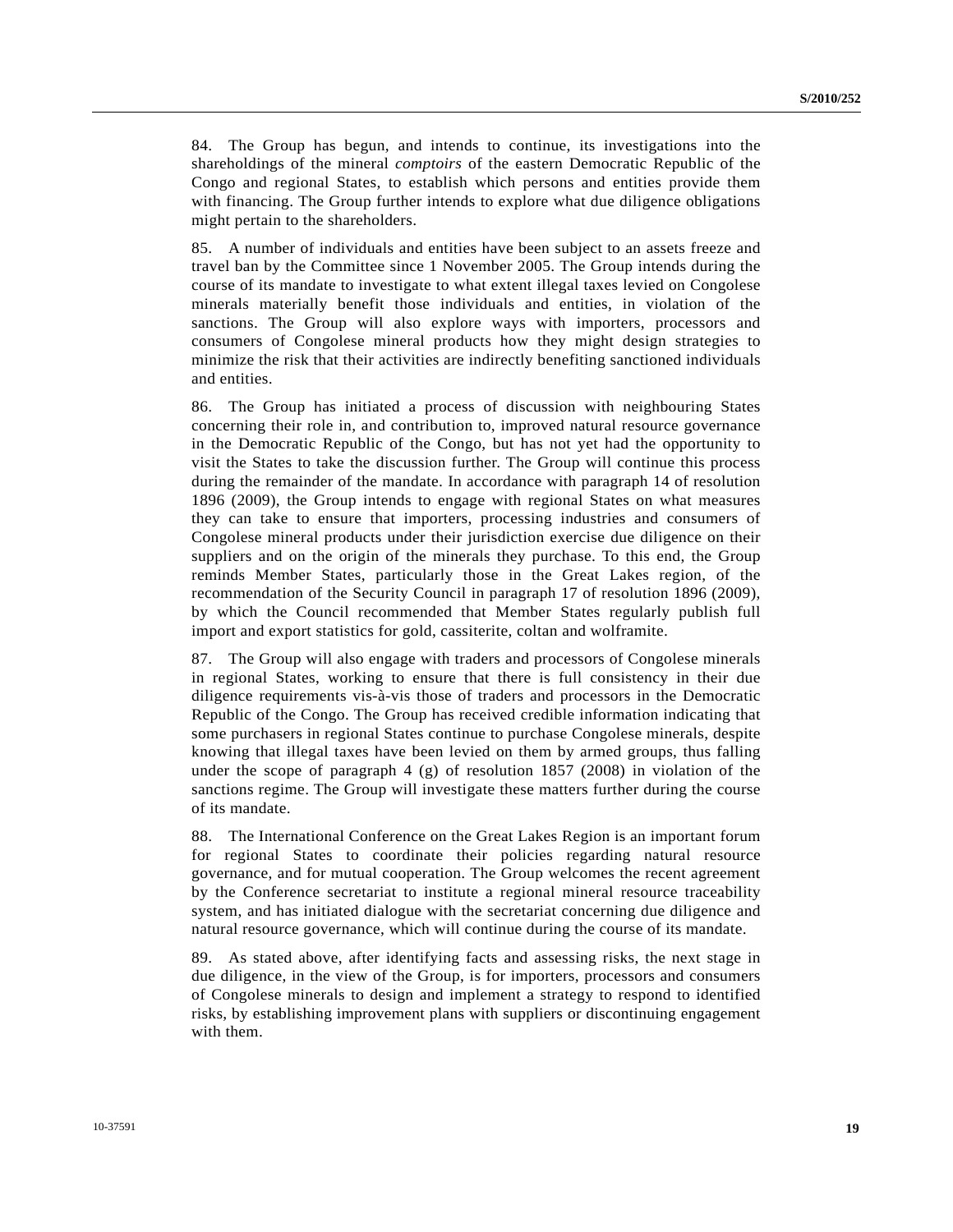90. Resolution 1896 (2009) particularly targets foreign armed groups such as FDLR-FOCA and, in this regard, it is the Group's view that where importers, processing industries and consumers of minerals from the Democratic Republic of the Congo learn through their due diligence efforts that minerals have come from sites controlled by these groups, or have subsequently been taxed by such groups, they should take steps immediately to cease purchasing, processing or consuming those minerals. The Group considers that the same approach of discontinuing engagement should apply to all Congolese armed groups which remain outside the integration process.

91. The Group is currently considering what appropriate responses should be taken by importers, processing industries and consumers when their due diligence efforts show that their minerals come from those deposits, and/or have been illegally taxed by FARDC and armed groups in the process of integration into FARDC. These responses may range from establishing improvement plans with suppliers to discontinuing engagement with them.

92. The Group is of the view that the third component of due diligence must be independent third party audit. Without independent, external verification of the due diligence procedures of importers, processing industries and consumers of Congolese minerals, there will be no way of knowing whether they have conducted due diligence. This would erode public confidence in the process, leading to continuing reputational risk for importers, processing industries and consumers of Congolese minerals that have taken appropriate due diligence measures, and continuing impunity for those that have not taken appropriate measures.

93. A credible audit mechanism would also, in the Group's view, assist Member States in implementing the call made by the Council in paragraph 14 of resolution 1896 (2009) that they take measures to ensure that importers, processing industries and consumers of Congolese mineral products under their jurisdiction exercise due diligence on their suppliers and on the origin of the minerals they purchase.

94. The Group is therefore actively considering various possible audit mechanisms for the inspection and assessment of the due diligence practices of importers, processing industries and consumers of Congolese mineral products, including the ISO 19011: 2002 guidelines of the International Organization for Standardization, with a view to making a recommendation to the Council in this regard.

95. The final component of due diligence is reporting obligations. The Group is considering appropriate reporting requirements for importers, processors and consumers of Congolese minerals and will convey its recommendations to the Committee in its final report.

96. The Group has conducted discussions with several Member States about what they consider the consequences should be for importers, processors and consumers of Congolese mineral products that are found not to have conducted sufficient due diligence, and/or are found to be indirectly supporting armed groups through their activities. The Group is awaiting responses from those Member States in this regard, and intends to continue the discussions over the remainder of its mandate.

#### **Other natural resources**

97. The Group has received credible information regarding the apparently extensive illegal participation of FARDC elements in the export of timber products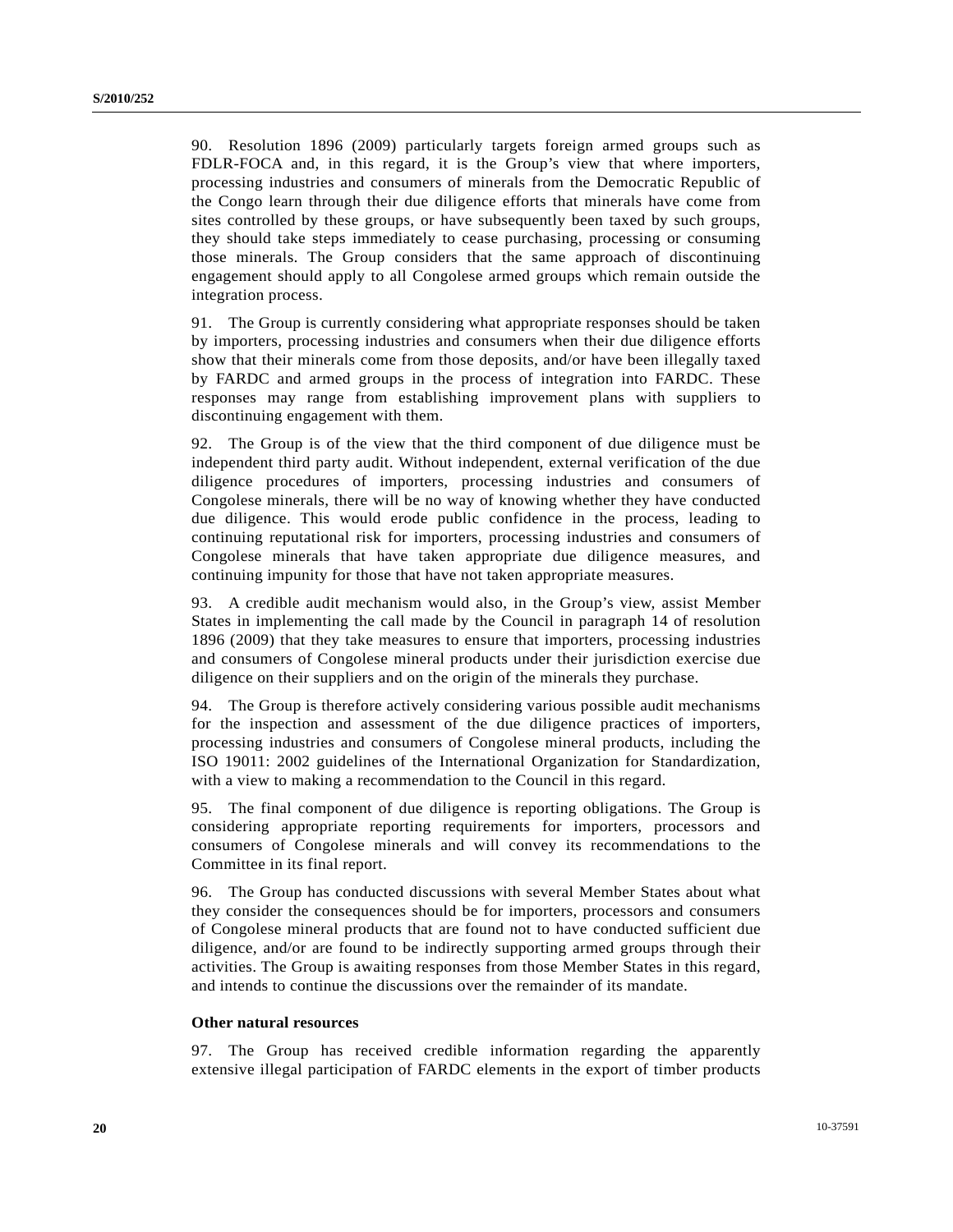from the eastern Democratic Republic of the Congo, and will investigate this further during the course of its mandate. The Group will seek to establish whether other parties which trade in these products and other natural resources previously identified in Group reports are, by doing so, indirectly supporting armed groups in violation of resolution 1896 (2009).

# **VIII. Recommendations**

98. The Group of Experts makes the following recommendations:

 1. The Group recommends that the sanctions Committee consider issuing a public statement clarifying that the scope of the sanctions regime on the Democratic Republic of the Congo does not include any prohibition of export of minerals from the Democratic Republic of the Congo, or any formal mechanism to certify the origin of such minerals. This may help to limit fraudulent attempts to sell fake "clearance" certificates.

 2. The Group reiterates its previous recommendation that Member States, particularly those in the Great Lakes region, regularly publish full import and export statistics for gold, cassiterite, coltan and wolframite, and explore ways to improve their data-capturing in this matter.

 3. The Group recommends that measures are taken to ensure that development of the *centres de negoces* mechanism continues, regardless of the possible drawdown of MONUC and the reconfiguration of the Mission's mandate.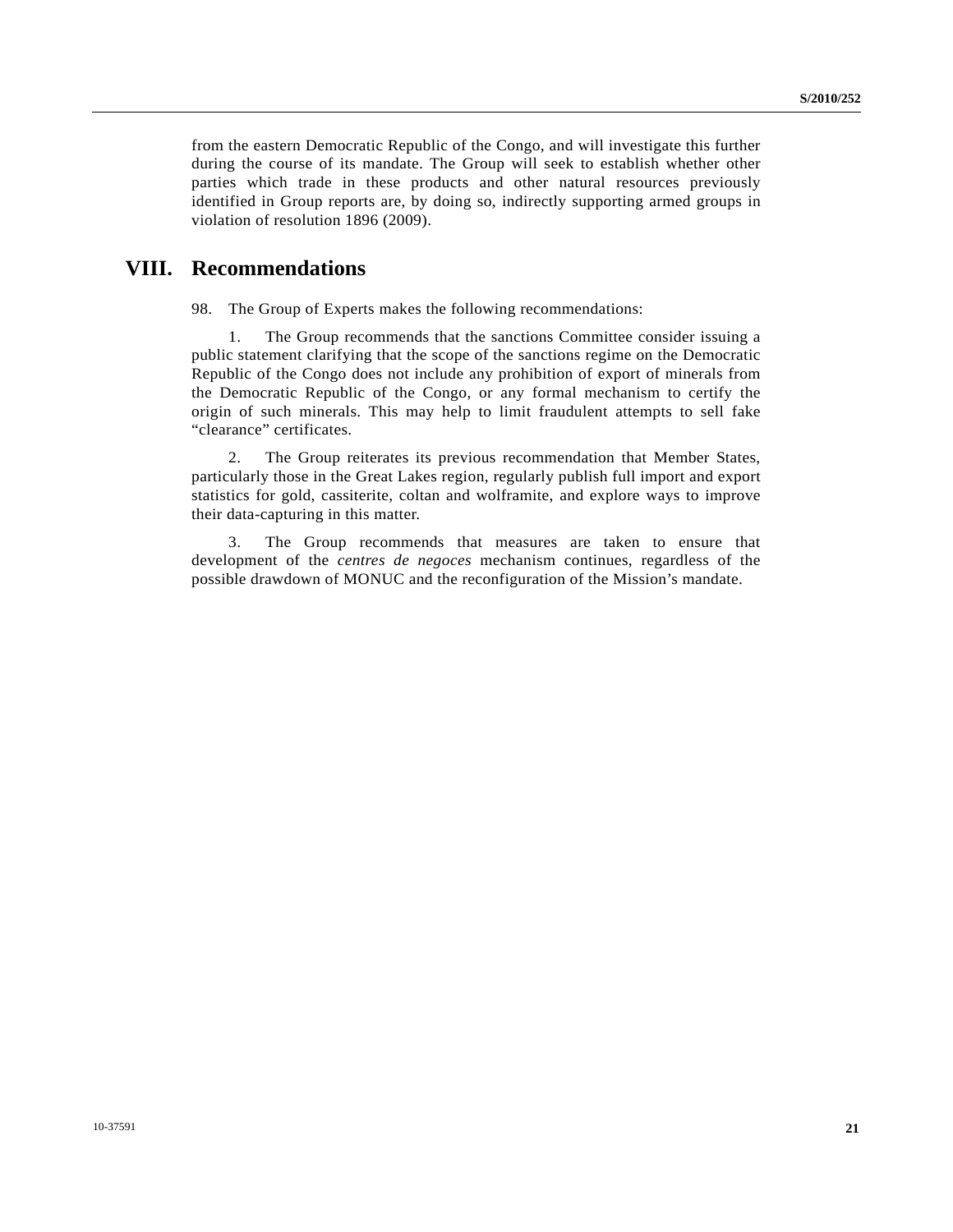## **Annex I**

## **Information to be included in notifications by exporting States to the sanctions Committee regarding provision of military equipment to the Democratic Republic of the Congo**[\\*](#page-21-0)

A. Pursuant to paragraph 5 of resolution 1807 (2008), Member States are requested to notify the Committee established pursuant to resolution 1533 (2004) prior to the shipment of military equipment to the Democratic Republic of the Congo. The Group recommends that such notifications include the following information:

- 1. Identity of the end-user (i.e., end-user certificate) of the equipment (Congolese Ministry of Defence/Interior or relevant State institution).
- 2. Proposed date of the departure of the shipment.
- 3. Proposed date of the delivery of the shipment to the Democratic Republic of the Congo.
- 4. Details of the itinerary of the shipment (place of departure, transit points and place of delivery).
- 5. Identity of the cargo carrier:
	- Registration number and serial number of the aircraft used to deliver the equipment by air.
	- Name and registration number of the ship for deliveries by sea.
	- Name of the transport company and registration number of the vehicles used for deliveries by road.
- 6. Number of containers and identification serial number or marking of each container used to ship the equipment.
- 7. Exact quantity of the shipped equipment, including the exact number of items and the total net weight.
- 8. Technical specifications of the shipped equipment, including a reference on the state of the equipment including:
	- Type of equipment.
	- Name of the items according to the nomenclature used by the manufacturing company.
	- State of the equipment (newly manufactured or year of manufacture if second-hand equipment).
- 9. Marking numbers or codes of each shipped item.
- 10. Marking numbers of each packaging element used to protect the equipment during the shipment.

B. Pursuant to paragraph 5 of resolution 1807 (2008), Member States are requested to notify the Committee established pursuant to resolution 1533 (2004)

<span id="page-21-0"></span>**\_\_\_\_\_\_\_\_\_\_\_\_\_\_\_\_\_\_** 

 <sup>\*</sup> Notifications pursuant to paragraph 5 of resolution 1807 (2008): www.un.org/sc/committees/ 1533/resolutions.shtml.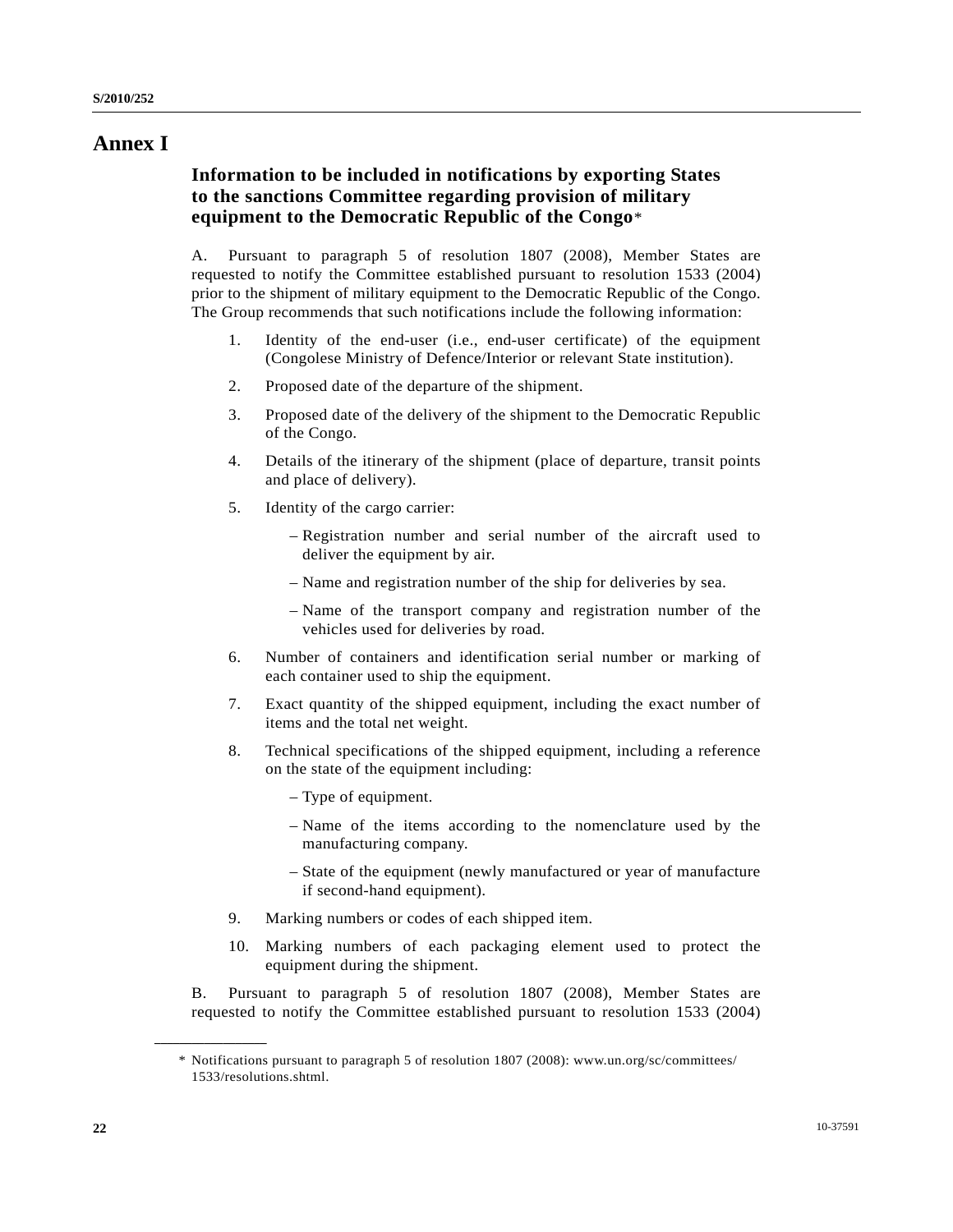prior to the commencement of military training of military personnel of the Democratic Republic of the Congo. The Group recommends that such notifications include the following information:

- 1. Exact number of the trainers and proposed date of arrival in the Democratic Republic of the Congo.
- 2. Exact location of the training to be delivered.
- 3. Proposed date of commencement of training.
- 4. Proposed date of conclusion of training.
- 5. Identity of the FARDC units to be trained.
- 6. Nature of the training performed.

Measures should be taken by the Member State delivering the training to ensure that training is delivered only to vetted FARDC personnel.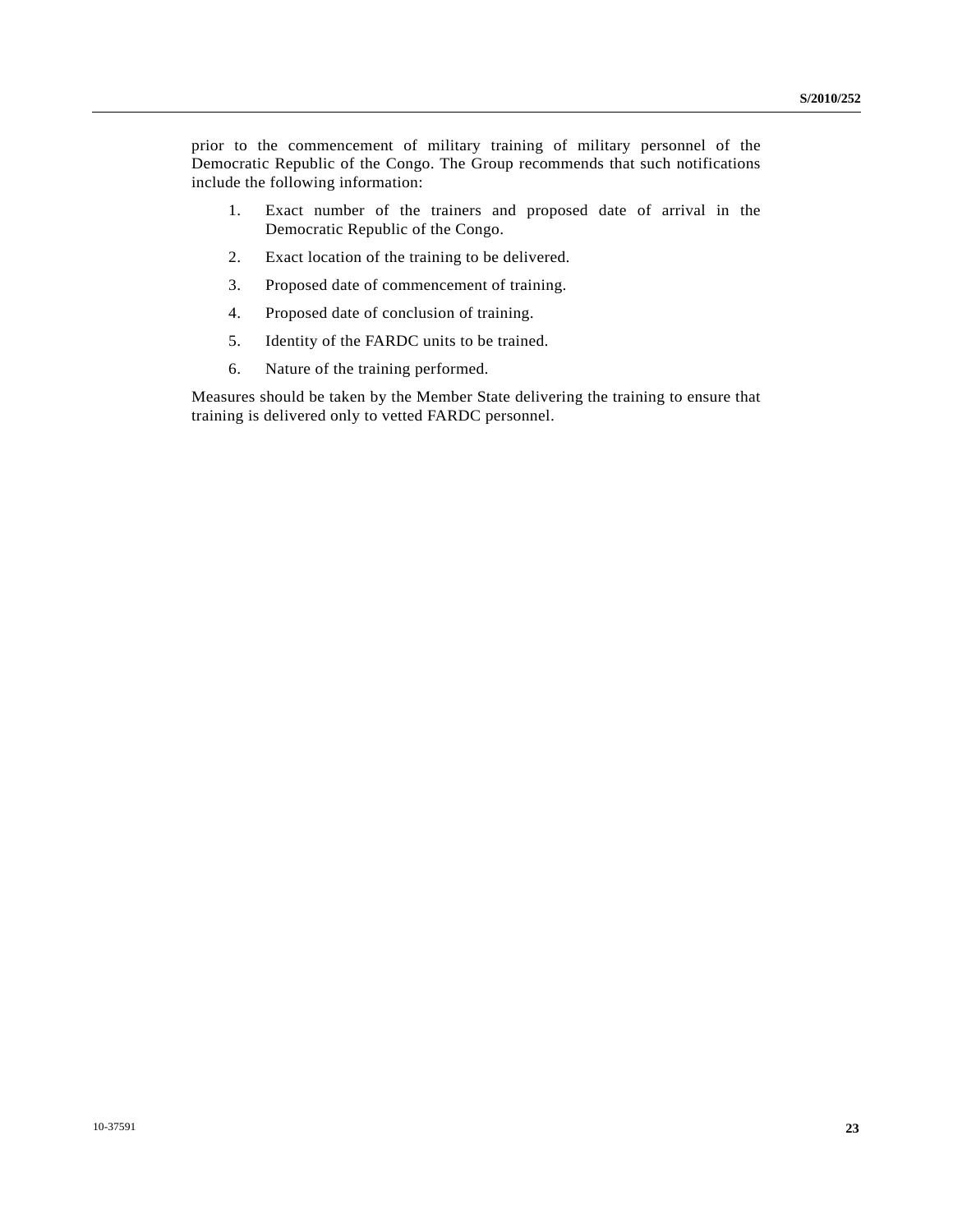# **Annex II**

## **Letter dated 22 March 2010 from FARDC Major General Dieudonné Amuli Bahigwa, addressed to the Acting Eastern Coordinator of MONUC**

REPUBLIQUE DEMOCRATIQUE DU CONGO **FORCES ARMEES** ETAT-MAJOR GENERAL OPERATION AMANI LEO



**COORDINATION** 

Ref: Lettre sans N° du Coordinateur a.i. MONUC GOMA du 15 Mars 10 Objet: Sécurité des Centres de négoce

Goma, le 12 Mar 10

Nº 035./ Ops AMANI LEO/ COORD/ 2010.

Transmis copie pour information à:

- Monsieur le Chef d'Etat-major Général des FARDC
- Monsieur le Chef d'Etat-major de la Force Terrestre (Tous à Kinshasa)

Monsieur le Coordonnateur de l'Est par intérim de la MONUC

- Monsieur l'Auditeur Militaire Supérieur du Nord-Kivu (Tous à Goma)

- Monsieur l'Auditeur Militaire Supérieur du Sud-Kivu de et à **Bukavu** 

A Monsieur le Commandant de la 8<sup>e</sup> Région militaire

A Monsieur le Commandant de l'opération AMANI LEO Nord-Kivu (Tous à Goma)

A Monsieur le Commandant de la 10<sup>e</sup> Région militaire

A Monsieur le Commandant de l'opération AMANI LEO Sud-Kivu (Tous à Bukavu)

Messieurs les Commandants,

Le Ministère des Mines et la MONUC

installeront conjointement des centres de négoce pour assainir le commerce et la traçabilité des minerais dans le Nord-Kivu et le Sud-Kivu et cela dans le respect de la législation en vigueur pour lutter contre l'imposition des taxes illégales par les groupes armés et les militaires. Ces centres visent le commerce de la cassitérite, du coltan et de l'or.